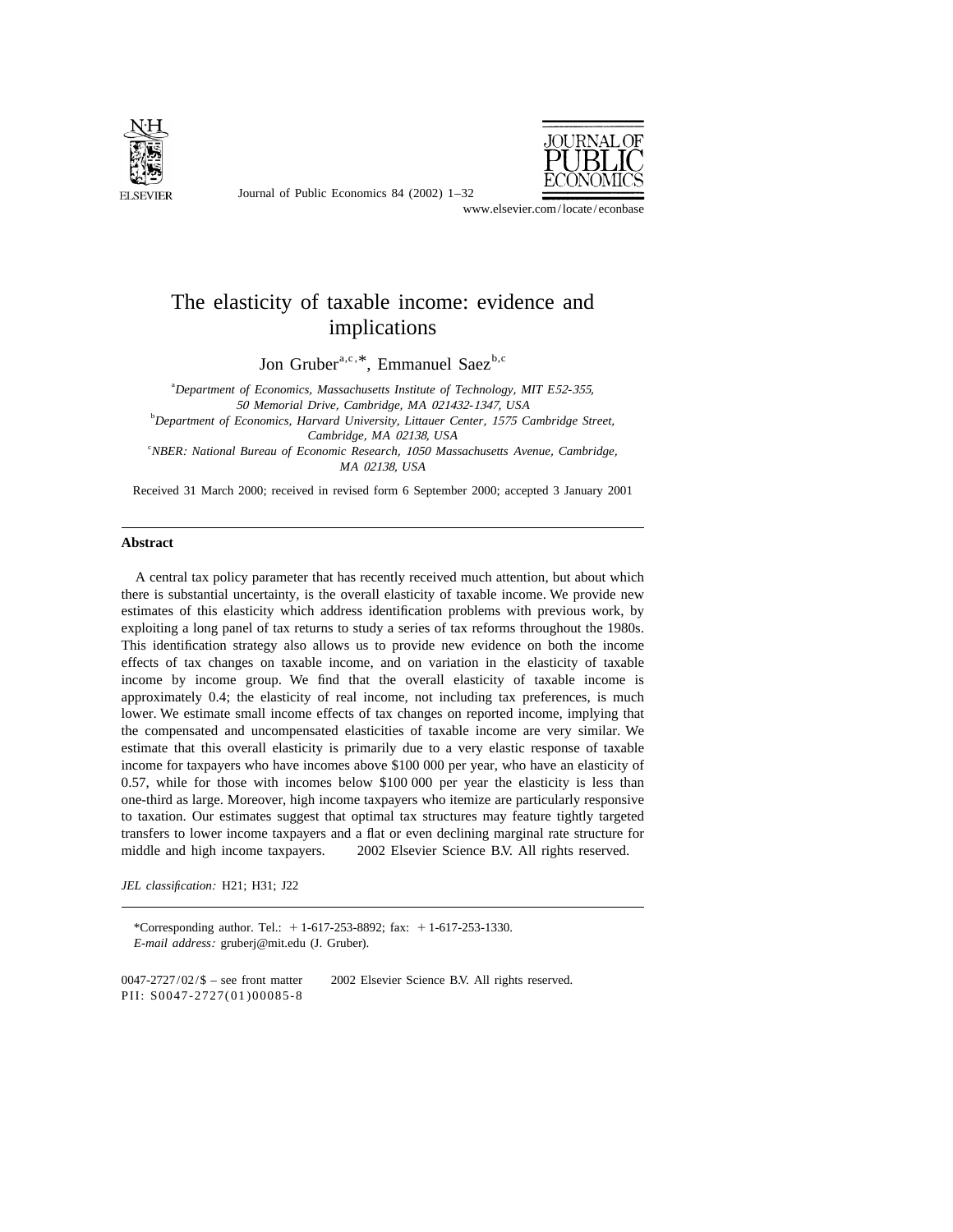One of the most important features of economic policy-making during the 1980s were a series of tax reforms which dramatically lowered marginal income tax rates in the US, particularly for higher income families. The top marginal income tax rate at the federal level fell from 70% in 1980 to 28% by 1988, as the income tax schedule was reduced from 15 brackets to four. There were parallel changes in state income tax systems over this decade as well; New York, for example, moved from a system in 1980 with 13 brackets and a top marginal rate of 14% to one in 1989 with five brackets and a top marginal rate of 7.875%.

The intellectual weight behind this dramatic reduction in marginal tax rates was the logic of supply side economics. A number of influential articles, such as Hausman (1981) and Boskin (1978), argued that behaviors such as labor supply and savings were very elastic with respect to their prices, and as a result lower tax rates could generate important increases in economic activity. A large body of subsequent literature, however, suggested that these behavioral elasticities were actually rather modest (Slemrod, 1990). While this subsequent literature may not be a driving factor, it is noticeable that the 1990s have seen a reversal of the tax reductions of the 1980s, with marginal rates rising to 39.6% at the top today.

Over the past few years, however, a new literature has emerged which has pointed out that these standard behavioral responses are only one component of what drives taxable income; other responses such as the form of compensation, unmeasured effort, and compliance also ultimately determine taxable income income, and these may be more elastic with respect to taxation. Feldstein (1995) in particular observed that it is the overall elasticity of taxable income which is relevant for assessing the implications of tax changes for revenue raising. His seminal article found that this elasticity was very high for the Tax Reform Act of 1986 (TRA86), in excess of one for his central estimates.

This striking conclusion has generated a substantial body of work on this central parameter. Unfortunately, this subsequent work has generated a wide range of estimated elasticities, ranging from Feldstein's estimate at the high end to close to zero at the low end. This extreme variation reflects a variety of differences between the approaches in these papers, along dimensions such as the definition of income (ranging from broad Haig-Simons type definitions to narrower taxable income definitions), the samples used (ranging from just focusing on high income taxpayers to using a full range of incomes), and, perhaps most importantly, the source of identification. As emphasized by Slemrod (1996) and Goolsbee (2000a,b), many of the studies have essentially shown that high income taxpayers, whose marginal rates were falling in the 1980s, increased their taxable income during this era. But there was a general widening of the income distribution during the 1980s, and disentangling the role of taxation, as opposed to other factors such as international trade and skill-biased demand shocks, is quite difficult.

Our paper makes three contributions to this empirical literature. First, we draw on the entire set of state and federal tax reforms during the 1980s to estimate the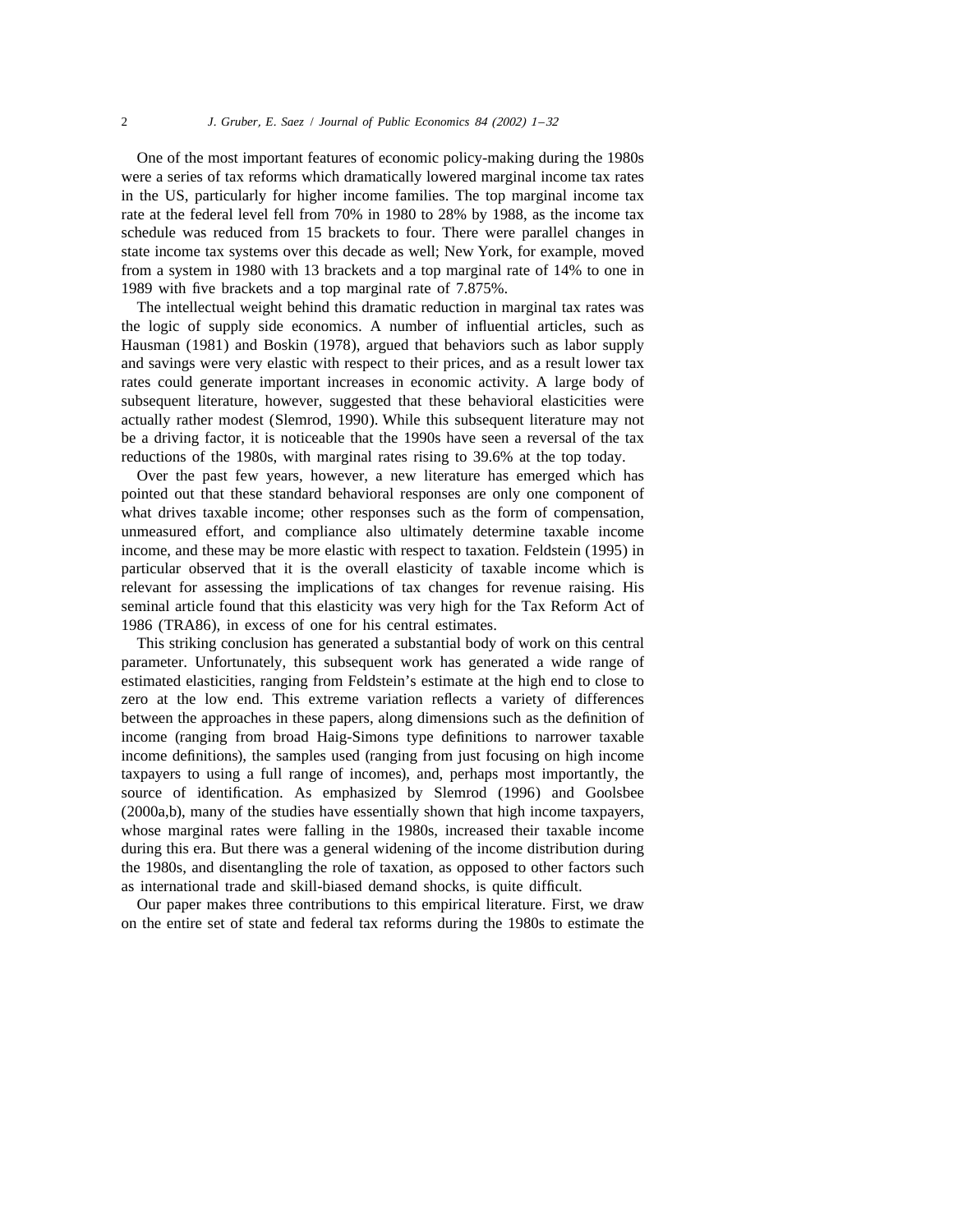elasticity of taxable income. The use of multiple years of changes allows us to address the identification problem faced by previous work by controlling in a rich way for the relationship between income changes and lagged income levels. That is, since for every income group over this time period there are different changes in tax policy in different years, we can control for any general tendencies towards (for example) a widening income distribution over this period while identifying the impact of tax policy changes. Second, while the previous literature has, in most cases, ignored the decomposition of behavioral responses into substitution and income effects, our empirical framework allows us to make this decomposition.<sup>1</sup> Third, by using this broad set of reforms, which affected not just taxpayers at the top of the income distribution, we can extend the literature by exploring the variation in this critical parameter along the income distribution. Since we have variation not just at the top of the distribution but throughout, we can examine the heterogeneity by income class in how taxpayers respond to tax changes.

These advances generate a number of important findings. We find that the overall elasticity of taxable income is 0.4, well below the original estimates of Feldstein but roughly at the mid-point of the subsequent literature. This response is much lower, however, for a broader definition of total income that does not exclude tax preferences such as exemptions and itemized deductions; this partly arises from the mechanical effect that the base for calculating the elasticity is larger, and partly from responsiveness of tax preferences to tax rates. We estimate small income effects of tax changes on reported income, implying that the compensated and uncompensated elasticities of taxable income are very similar. We also find that this response is driven largely by the behavior of high income taxpayers; the elasticity of taxable income for those with incomes above \$100 000 is 0.57, while it is less than one-third that for other income groups. High income taxpayers who itemize appear to be particularly responsive to tax changes. Finally, we draw on the framework of Saez (2000a) to show that our estimates suggest that the optimal system for most redistributional preferences consists of a large demogrant that is rapidly taxed away for low income taxpayers, with lower marginal rates at higher income levels.

Our paper proceeds as follows. Section 1 provides a review of the literature on the elasticity of taxable income, highlighting the variation in the estimates, and the differences in approach across these papers. Section 2 discusses our data and methodology. Section 3 presents our basic results. Section 4 considers heterogeneity by income and itemizing status. Section 5 briefly discusses the implications of our finding for optimal tax structures. Section 6 concludes.

<sup>&</sup>lt;sup>1</sup>Feldstein (1995) argues that he estimates compensated elasticities because the TRA of 1986 was a broadly revenue neutral tax reform. However, this argument is correct only when the reform is neutral for all income classes. This is very unlikely to be the case with the TRA of 1986. See Footnote 12.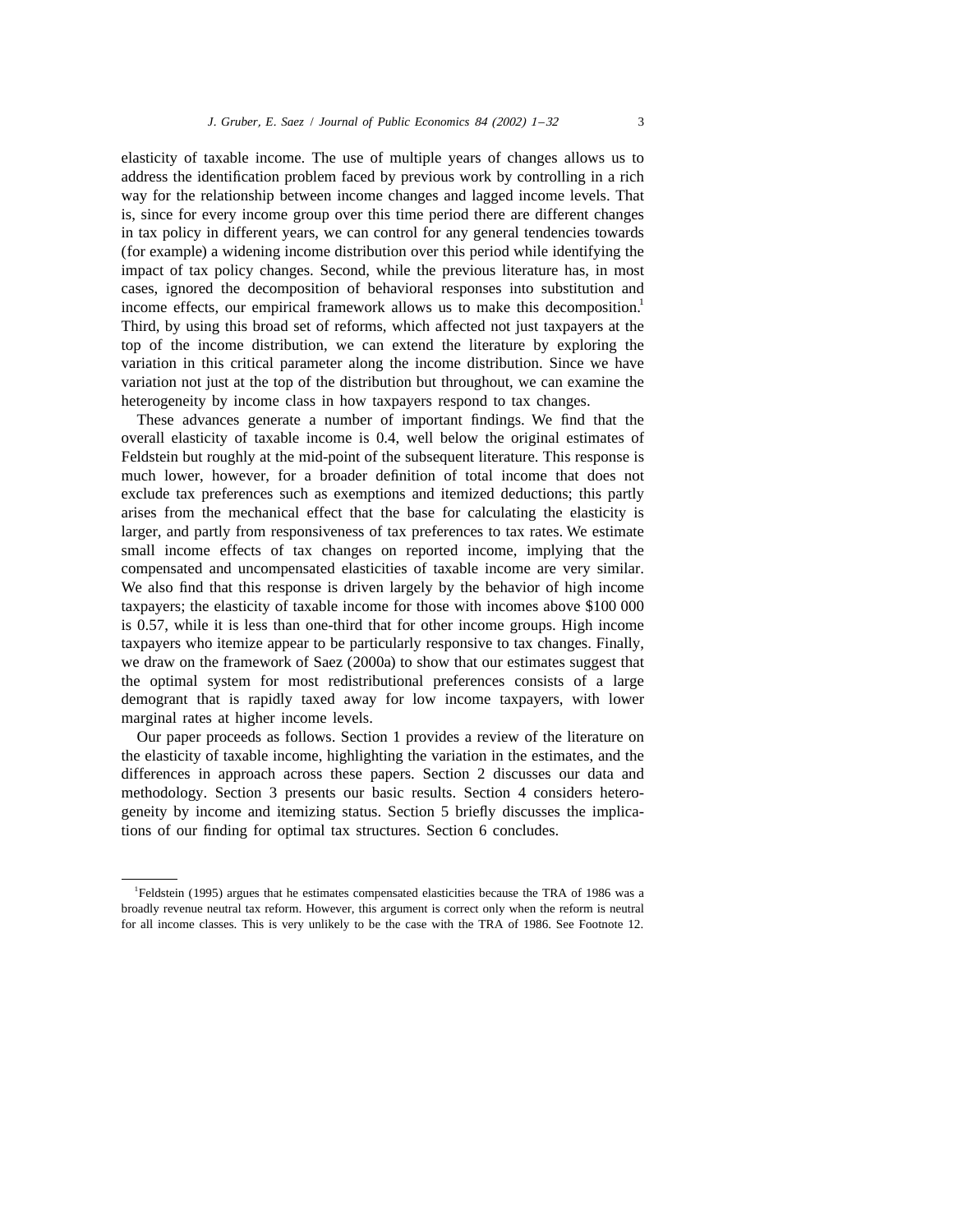## **1. Previous work**

As noted in the introduction, there is a long tradition of work on the behavioral elasticities of labor supply and savings which determine the responsiveness of real behavior to taxation. The literature on labor supply has recently been reviewed in Blundell and MaCurdy (1999), and they conclude that the responsiveness of male labor supply to after-tax wages is low, although it is higher (and perhaps much higher) for female/secondary earner labor supply. There is less consensus on the responsiveness of savings to taxation, but Hall (1988) concludes that there is little evidence from time series data to suggest an important correlation between savings and rates of return. There is also a large literature on the responsiveness of other elements of taxable income to taxation, such as charitable giving and the form of compensation (as well as tax evasion), which suggests that these elements are fairly sensitive to taxation (Slemrod, 1990). But these literatures had proceeded in piecemeal fashion, each paper considering the response of a particular real or reporting behavior, but with little effort to integrate the findings.

The first article to attempt such an integration was Lindsey's (1987) study of the response of taxable income to the Economic Reform Tax Act of 1981 (ERTA 81), which significantly reduced tax rates on high income earners. He used a series of cross-sections of taxpayers to project what the distribution of earnings would have been like in 1982 had there been no change from 1979, other than uniform overall income growth. He then interpreted a change in the distribution of incomes towards the wealthy as evidence of a responsiveness to taxation, estimating an elasticity of taxable income with respect to taxation of 1.6–1.8. But, as highlighted by Navratil (1995), a critical problem with this approach is that the income distribution is not static, and if there is any growing skewness of incomes for other reasons, then the use of a constant real income cutoff will naturally lead to a finding that tax cuts for the wealthy are leading to higher taxable incomes in that group.

Feldstein's (1995) influential article addressed this problem by turning to panel data, allowing him to assess whether given individuals actually saw income changes, rather than simply whether income changed on average in a given income group. He studied the experience of the Tax Reform Act of 1986 (TRA 86), which further reduced tax rates at the top of the income distribution. He examined groups of taxpayers based on their pre-TRA income levels, and found that for those taxpayers for whom rates fell the most, taxable income increased the most. He estimated elasticities of taxable income with respect to taxation ranging from 1 to over 3, with a central estimate of 2.14.

Feldstein's article generated a significant amount of interest in this question, and led to the series of additional studies reviewed in Table 1. As is immediately apparent, there is significant disagreement among these studies about the appropriate elasticity estimate, with results ranging from zero to 0.8. But as is also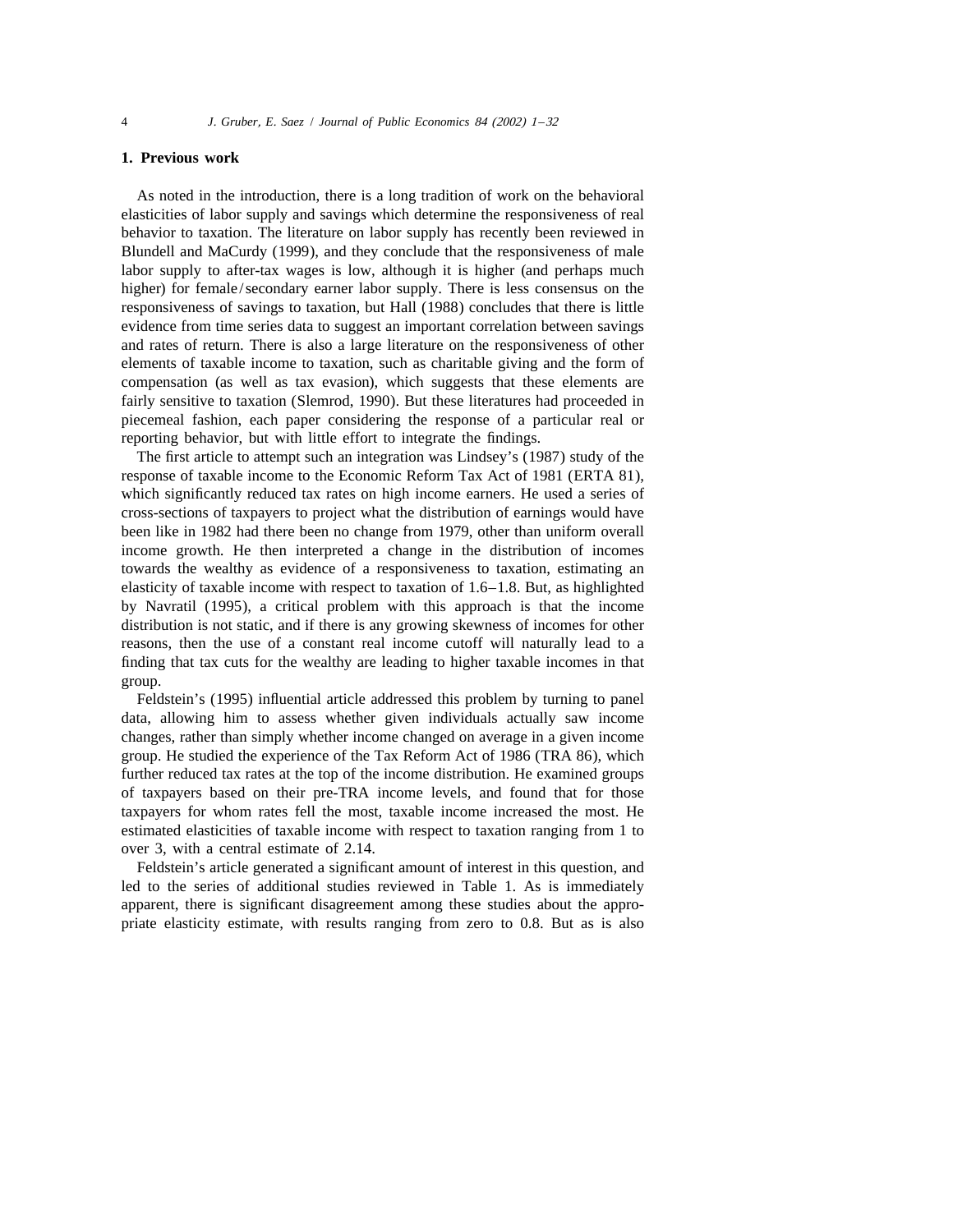| Previous studies<br>Table 1  |                                   |                    |                         |                      |                   |                                                              |
|------------------------------|-----------------------------------|--------------------|-------------------------|----------------------|-------------------|--------------------------------------------------------------|
| Author                       | Data                              | Tax                | Sample                  | Controls for mean    | Income            | Elasticity                                                   |
| (date)                       | (years)                           | change             | $\widehat{E}$           | reversion and income | definitions       | results                                                      |
| $\widehat{c}$                | $\Omega$                          | $\widehat{\odot}$  |                         | distribution         | $\odot$           | $\widehat{C}$                                                |
|                              |                                   |                    |                         | $\overline{S}$       |                   |                                                              |
| Lindsey (1987)               | Repeated tax                      | ERTA 81            | AGI > S5K               | None                 | Taxable income    | Elast.: 1.05-2.75                                            |
|                              | cross-sections<br>$(1980 - 1984)$ |                    |                         |                      |                   | J. Gruber, E. Saez /<br>Central estimate: 1.6                |
| Feldstein (1995)             | NBER tax panel                    | TRA 86             | Married, non-aged       | None                 | <b>AGI</b>        | Elast. of AGI: 0.75-1.3                                      |
|                              | (1985 and 1988)                   |                    | non-S corp creating     |                      | Taxable income    | Elast. of taxable income:                                    |
|                              |                                   |                    | ncome > \$30K           |                      |                   | $1.1 - 3.05$                                                 |
| Navratil (1995)              | NBER tax panel                    | ERTA <sub>81</sub> | Married,                | Use Average Income   | Taxable Income    | Journal of<br>Elast. of taxable income:                      |
|                              | $(1980$ and $1983)$               |                    | income > \$25K          |                      |                   | 0.8                                                          |
| Auten and Carroll (1997)     | Treasury tax panel                | <b>TRA 86</b>      | Single and married      | Include Log Income   | Gross Income      | Elast. of gross inc.: 0.66                                   |
|                              | (1985 and 1989)                   |                    | age 25-55, inc.>\$15K   | in base year         | Taxable Income    | Public Economics 84 (2002) 1-32<br>Elast. of taxable income: |
|                              |                                   |                    | Non-S corp creating     |                      |                   | 0.75                                                         |
| Sammartino and Weiner (1997) | Treasury tax panel                | <b>OBRA</b>        | Less than 62 years      | None                 | <b>AGI</b>        | Close to zero permanent                                      |
|                              | $(1985 - 1994)$                   | 1993               | old                     |                      |                   | response of AGI                                              |
| Goolsbee (1998)              | Panel of corp. exec.              | <b>OBRA</b>        | Corporate executives    | Use Average Income   | Wages, Bonus      | Short run elast.: 1                                          |
|                              | $(1991 - 1994)$                   | 1993               | 95% with income>\$150 K |                      | and Stock Options | Long run elast.: 0.1                                         |
| Carroll (1998)               | Treasury tax panel                | OBRA               | Married aged 25-55      | Use Average Income   | Taxable Income    | Elast.: 0.5                                                  |
|                              | $(1987$ and $1996)$               | 1993               | Income $> 850$ K        |                      |                   |                                                              |
| Saez (1999)                  | NBER tax panel                    | <b>Bracket</b>     | Married and singles     | Include Log Income   | <b>AGI</b>        | Elast. of AGI: 0.25                                          |
|                              | $(1979 - 1981)$                   | Creep              | only                    | and Polynomials      | Taxable Income    | Elast. of taxable income                                     |
|                              |                                   |                    |                         | in Income            |                   | 6.4                                                          |
| Moffitt and Wilhelm (2000)   | SCF panel                         | <b>TRA 86</b>      | High incomes            | Use various Sets     | <b>AGI</b>        | Elast. of AGI: $0$ to $2$                                    |
|                              | $(1983$ and $1989)$               |                    | oversampled             | of Instruments       |                   | depends on instruments                                       |
| Goolsbee (1999)              | Tax statistics tables             | Various            | Incomes $>$ \$30 K      | None                 | Taxable Income    | Elast. from $-1.3$ to 2                                      |
|                              | $(1922 - 1989)$                   | tax ref.           |                         |                      |                   | depending on tax reform                                      |

5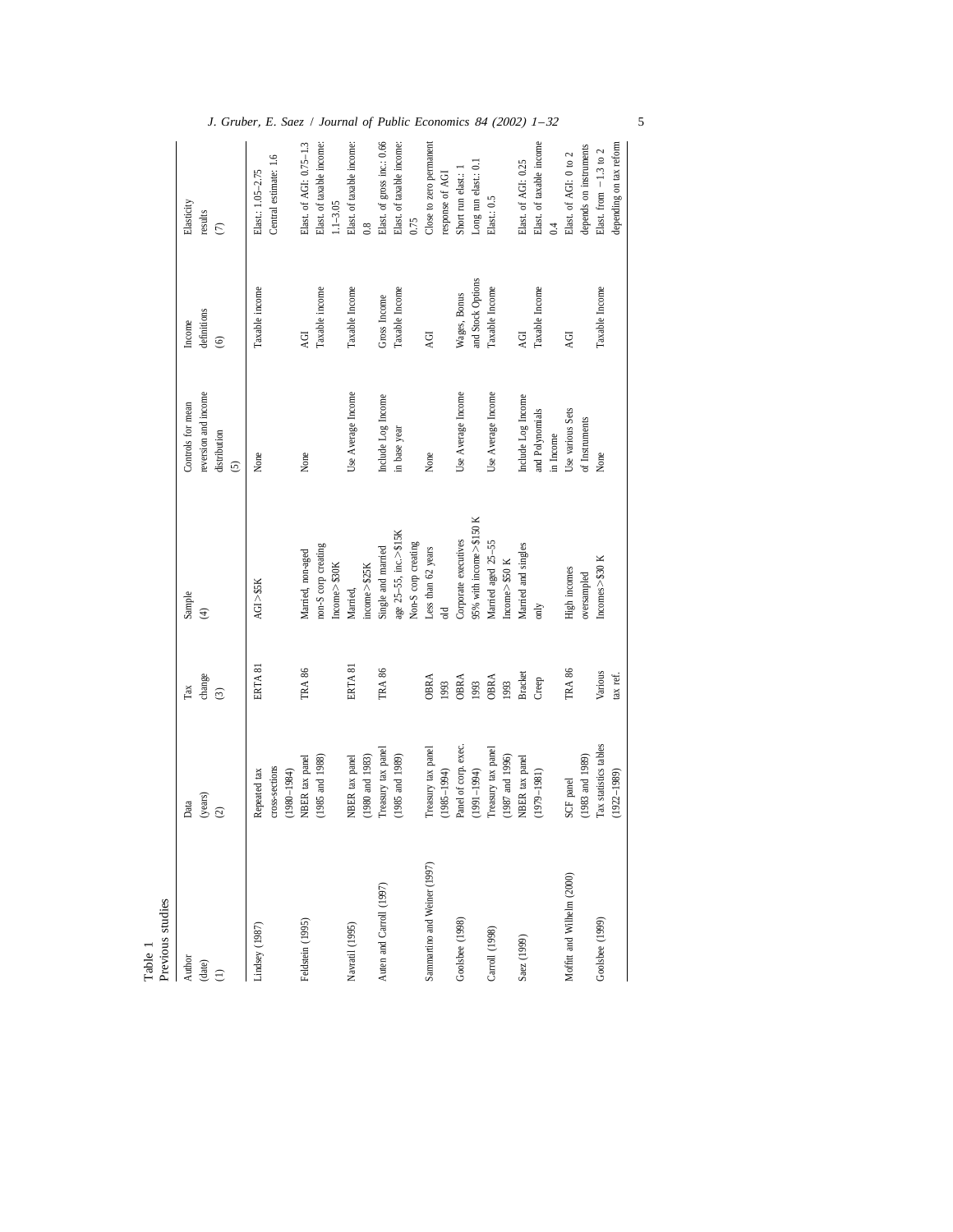apparent, there is significant difference across the studies in how the question is approached, along at least two important dimensions.

The first, and most important difference, is whether the studies attempt to control for mean reversion and, relatedly, for other trends in the income distribution which might confound the results. While panel data reduces the problem noted above with the Lindsey (1987) study, it introduces a new problem: if there is a mean-reverting transitory component to income in a given year, then it can cause high income taxpayers in 1 year to appear low income in the next, aside from any true behavioral response. At the same time, a countervailing factor is the fact that the distribution of income has been continually widening since the mid-1970s, with particularly large gains at the very top of the income distribution in the 1980s and 1990s. This corresponds to a series of tax reforms which have targeted their tax cuts (ERTA 81 and TRA 86) and increases (the 1993 tax increases studied by Goolsbee (2000a) and Carroll (1998)) at the top of the income distribution. It is possible that these tax policies are themselves causally related to this widening of the pre-tax income distribution, but there are a variety of alternative explanations as well, ranging from the impacts of international trade to skill-biased technological change (see Katz and Murphy (1992)). While several of the studies reviewed here recognized the mean reversion problem, only Auten and Carroll (1997) and Saez (1999) dealt with it in a manner that also potentially addressed concerns about omitted determinants of the income distribution (by including explicit controls in the regression for base year income group).

A second major issue is the definition of income used. Most studies reviewed here use taxable income as the income definition, in many cases excluding capital gains income. Whether this is the right definition depends very much on the question being asked; for local reforms, this is probably appropriate, but for thinking about larger reforms or optimal tax systems, it would be more appropriate to use a more comprehensive income definition. There is some suggestion in the literature of sensitivity to the income definition; Feldstein's estimate is significantly lower (although still above most of the subsequent literature) when a broader definition of income is used.

# **2. Data and methodology**

## 2.1. *Data*

Our data source for this exercise is the NBER panel of tax returns over the 1979–1990 period. This panel, known as the Continuous Work History File, contains most of the individual line items from form 1040, as well as numerous other items from the other forms and schedules. The panel is constructed from all tax returns filed in a given year by selecting certain four-digit endings of the social security number of the primary taxpayer listed on the form. From 1979 to 1981,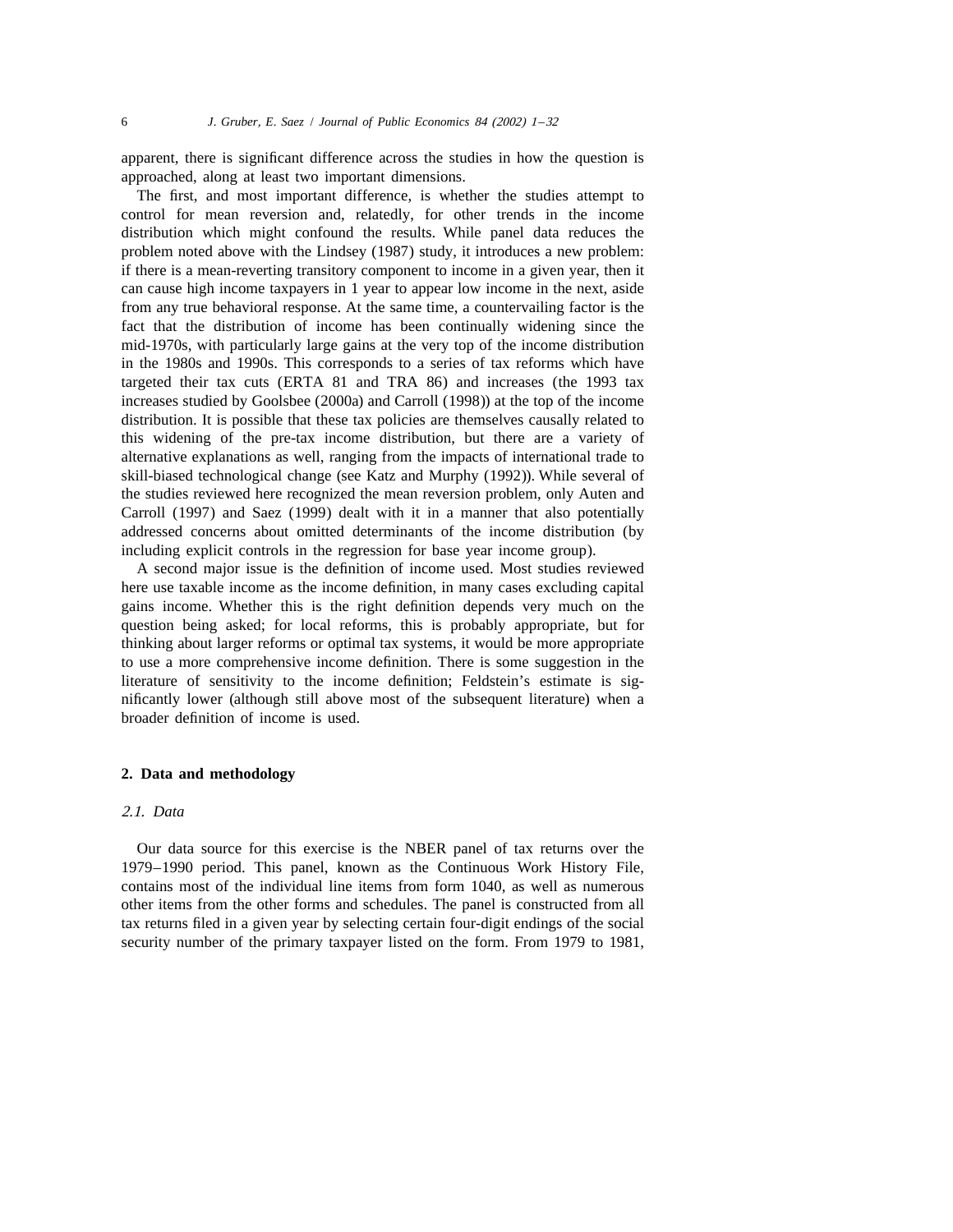five such endings were chosen, and the panel is quite large, with roughly 46 000 observations. However, in 1982 and 1984, only one ending was chosen, and in other years only two, so that the size of the panel was drastically reduced. Appendix A describes in more detail this data source and the definitions of our key variables.

The empirical strategy is to relate changes in income between pairs of years to the change in marginal rates between the same pairs of years. This pair of years are called year 1 and year 2. The time length between year 1 and year 2 can be of 1, 2 or 3 years. In our basic specification, the time length is 3 years, following Feldstein (1995). In that case, we relate year 1982 to year 1979, year 1983 to year 1980, ... and year 1990 to year 1987. These nine differences are stacked to obtain a single dataset of about 100 000 observations. We then exclude taxpayers whose marital status changes from year 1 to year 2, for whom we expect large reported taxable income changes unrelated to tax policy. It is unlikely that tax changes affected specifically marriage strategies and therefore discarding those observations should not bias the results.

We use two different types or definitions of income: broad income and taxable income. Broad income is an extensive definition of gross income that is consistent across the years 1979–1990. It includes most of the items that are summed to arrive at Total Income on Form 1040: wage income, interest income, dividends, business income, etc. The precise definition of broad income is given in Appendix A. Broad income is a grosser income definition than Adjusted Gross Income (AGI) because Broad Income does not incorporate the various adjustments such as IRA or retirement plans deductions that are substracted from Total Income to obtain AGI. Capital gains are excluded because their tax treatment is special. Before the TRA of 1986, only 40% of capital gains were included in taxable income and thus the marginal rate on capital gains was much lower than on other income. After the TRA, full capital gains were included in taxable income but the top rate for capital gains was limited to 28%. Because of these special rules for capital gains, most previous studies have also excluded capital gains from their analysis (see Table 1).

The Taxable Income definition we use is close to the actual definition of taxable income. Our definition is consistent over the years 1979–1990. It includes all the items and adjustments that can be computed from the data for all the years 1979–1990. For example, the secondary earner deduction that was in place from 1982 to 1986 is not included because it cannot be computed for the other years. As for Broad Income, Capital Gains have also been excluded from our Taxable Income definition. See the appendix for the precise definition of Taxable Income; this definition is similar to what has been used in previous work.<sup>2</sup> Using a constant definition of taxable income can be seen as a natural counterpart of what previous studies have done using only 2 years of data.

<sup>&</sup>lt;sup>2</sup> Contrary to Feldstein and Auten and Caroll, we do not add back losses to our income definitions because we find that adding back losses does not affect the results.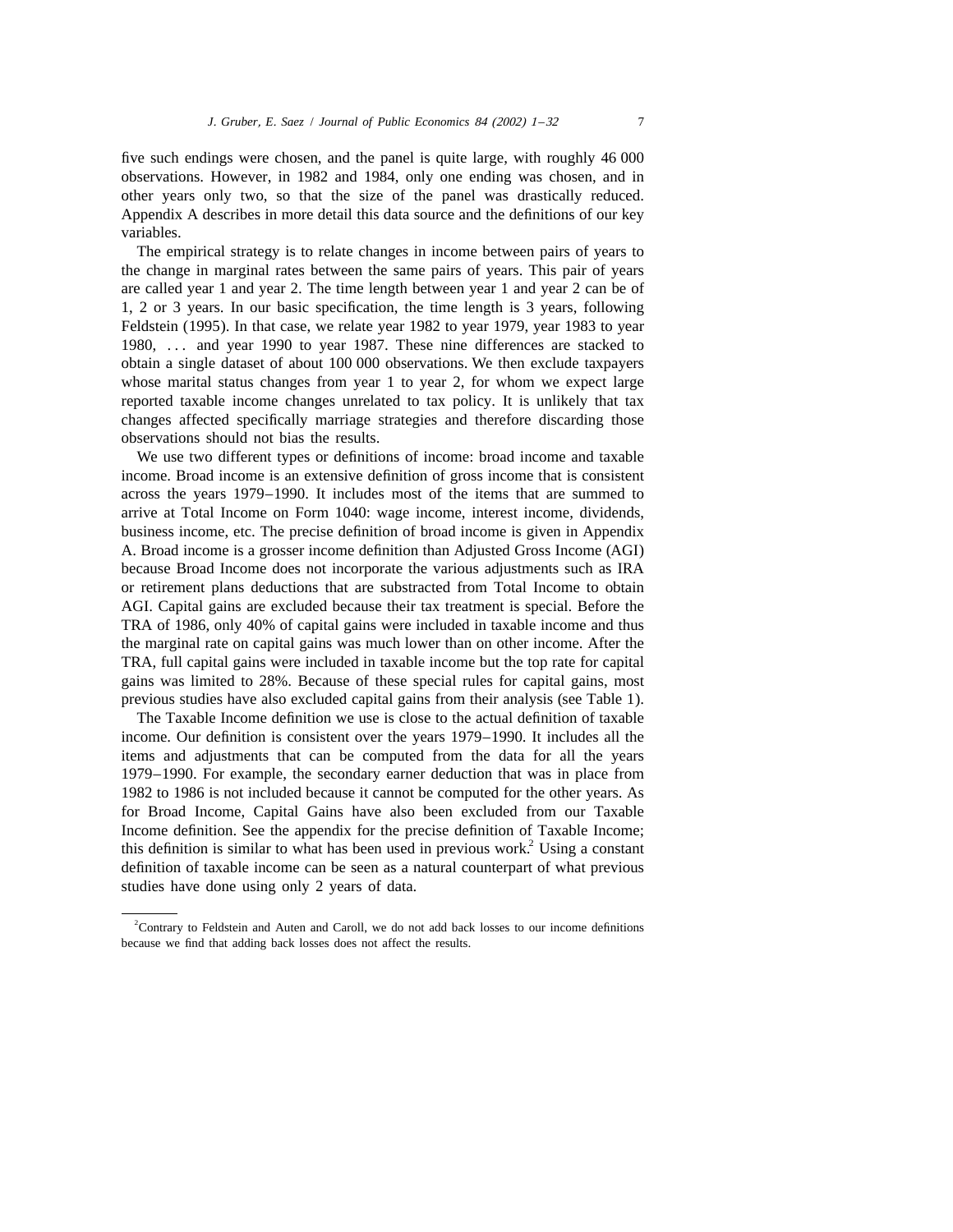As our definition of taxable income is similar to the definition in place in 1990, our estimates can be viewed as the impact of taxes on a 1990-style taxable income definition. A limitation of this constant-definition approach is that we potentially understate the responsiveness of taxable income to taxation, even from the perspective of 1990. This is because if the 1990 definition were in place in earlier years, individuals may have undertaken different activities to avoid taxes that would have shown up in this definition; that is, if the avoidance avenues available in earlier years were made unavailable, other avenues might have been used instead that would have shown up in our data. Slemrod (1998) describes this point in detail. Offsetting this, however, is the problem that, like all other papers in this literature, we focus solely on the individual income tax base. A growing wedge between the individual and corporate tax rate could lead some individuals to shift their income generation from the non-corporate to corporate sectors; see Gordon and MacKie-Mason (1994) and Gordon and Slemrod (2000) for evidence of this type of shifting. Thus, we are overstating the total cost to the tax system from rising tax rates, since some of the reduced individual income that we estimate will show up in rising corporate sector income.

We also exclude taxpayers whose income is below \$10 000 in year 1, to avoid very serious mean reversion at the bottom of the income distribution. In fact, as our elasticity results are weighted by income, including taxpayers with lower incomes does not significantly affect the results. We select taxpayers according to their *Broad Income* in year 1, even when looking at Taxable Income. Therefore, potential differences between Broad Income and Taxable Income estimates do not come from selection.

In Table 2, we present the means of the data for the 3-year difference case; the table shows that average Broad Income is equal to about \$43 000 and average

| Summary statistics      |             |             |  |  |  |
|-------------------------|-------------|-------------|--|--|--|
|                         | Mean<br>(1) | S.D.<br>(2) |  |  |  |
| Broad income            | \$43 334    | 55 104      |  |  |  |
| Taxable income          | \$25 873    | 45 508      |  |  |  |
| Married dummy           | 0.645       |             |  |  |  |
| Single dummy            | 0.28        |             |  |  |  |
| Itemizer status         | 0.41        |             |  |  |  |
| Federal tax rate        | 23          | 8.8         |  |  |  |
| State tax rate          | 4           | 3.5         |  |  |  |
| Average net-of-tax rate | 73          | 10.6        |  |  |  |
| Federal tax liability   | \$6737      | 23 555      |  |  |  |
| State tax liability     | \$1072      | 1694        |  |  |  |
| Number of observations  | 69 202      |             |  |  |  |

Table 2  $\overline{a}$   $\overline{b}$   $\overline{c}$   $\overline{c}$   $\overline{c}$   $\overline{c}$   $\overline{c}$   $\overline{c}$   $\overline{c}$   $\overline{c}$   $\overline{c}$   $\overline{c}$   $\overline{c}$   $\overline{c}$   $\overline{c}$   $\overline{c}$   $\overline{c}$   $\overline{c}$   $\overline{c}$   $\overline{c}$   $\overline{c}$   $\overline{c}$   $\overline{c}$   $\overline{c}$   $\overline{$ 

<sup>a</sup> Summary statistics given for all observations with Broad income above \$10 000. All dollar values are expressed in 1992 dollars.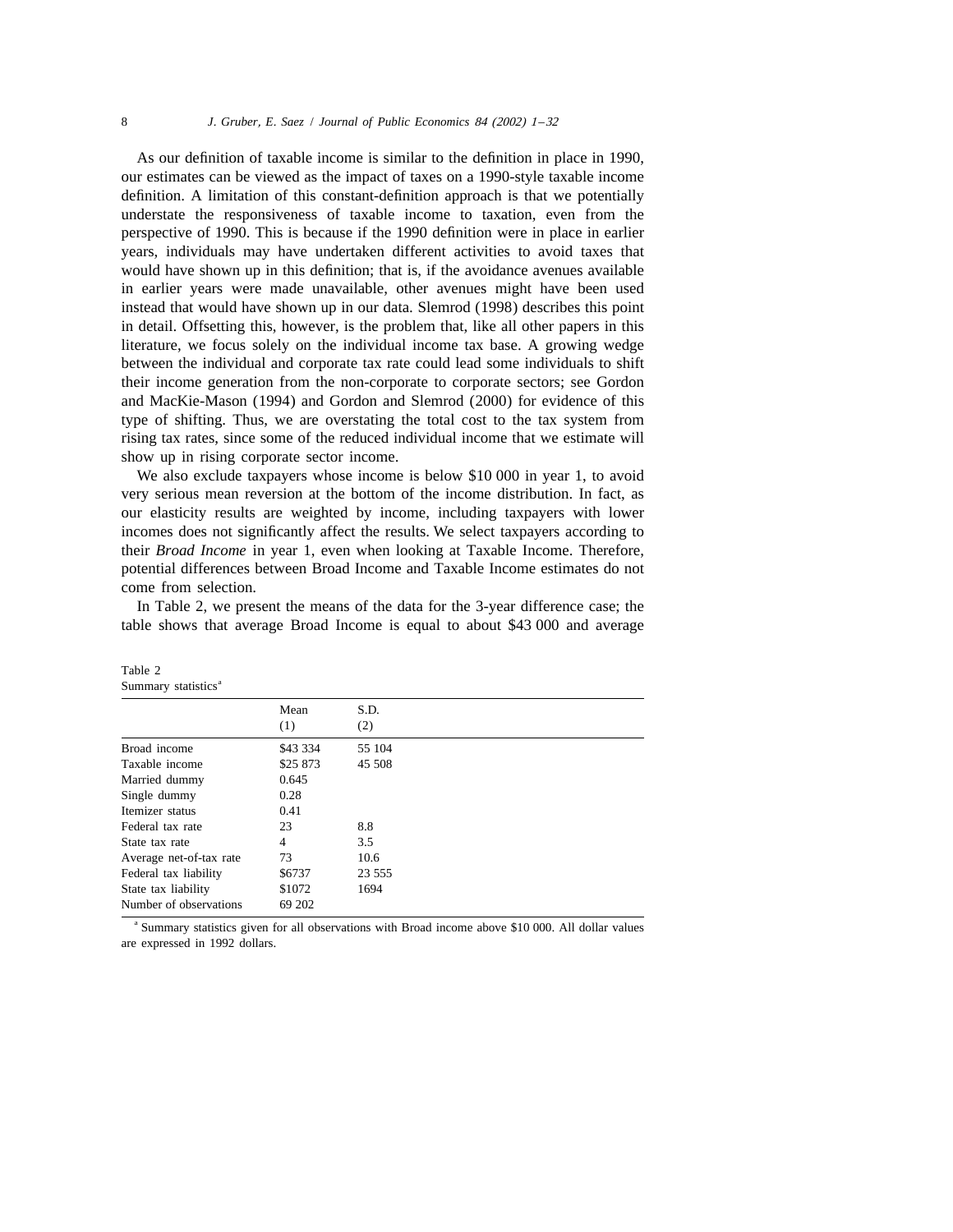Taxable Income equal to \$25 000. Sixty-four percent of our sample consist of married taxpayers and 28% of singles. All our dollar figures are expressed in terms of 1992 dollars.

# 2.2. *Empirical strategy*

Our goal is to measure the impact of a change in the tax schedule faced by a given individual on his income. To do so, we use the basic micro-economic framework with two goods (consumption and income). From this basic model, we derive a regression specification and we then discuss the identification assumptions.

# 2.2.1. *The model*

The budget constraint of a taxpayer on a linear part of the tax schedule is given by  $c = z(1 - \tau) + R$ , where *z* is before tax income,  $\tau$  is the marginal rate and *R* is virtual income. Utility maximization leads to an income supply function which depends on the slope of the budget line and on virtual income:  $z = z(1 - \tau, R)$ . As depicted in Fig. 1, for a given individual, a tax change can be seen as a change in both virtual income *R* and marginal rate  $\tau$ . Changes in *R* and  $\tau$  affect income supply *z* as follows,

$$
dz = -\frac{\partial z}{\partial (1-\tau)} d\tau + \frac{\partial z}{\partial R} dR.
$$

Introducing the (uncompensated) elasticity of income with respect to the net-of-tax *rate*  $\zeta^u = [(1 - \tau)/z]\partial z/\partial (1 - \tau)$  and the income effect parameter  $\eta = (1 - \tau)\partial z$ /  $\partial R$ , we get,

$$
dz = - \zeta^{u} z \frac{d\tau}{1 - \tau} + \eta \frac{dR}{1 - \tau}.
$$

Using the compensated elasticity of income  $\zeta^c = [(1 - \tau)/z] \partial z / \partial (1 - \tau)|_u$  and the *Slutsky equation*  $\zeta^c = \zeta^u - \eta$ , we obtain finally,

$$
\frac{dz}{z} = -\zeta^c \frac{d\tau}{1-\tau} + \eta \frac{dR - z d\tau}{z(1-\tau)}.
$$
\n(1)

 $dR - z d\tau$  is the change in after-tax income due to the tax change for a given before tax income *z*. It is thus also equal to the change in tax liability for taxpayers with income *z*. This is illustrated by the vertical segment between the two schedules on Fig. 1.

#### 2.2.2. *Regression specification*

Eq. (1) displays the behavioral response in income induced by the small tax change (d $\tau$ , d $R$ ). This equation could be estimated by replacing *z* by  $z_1$  (year 1)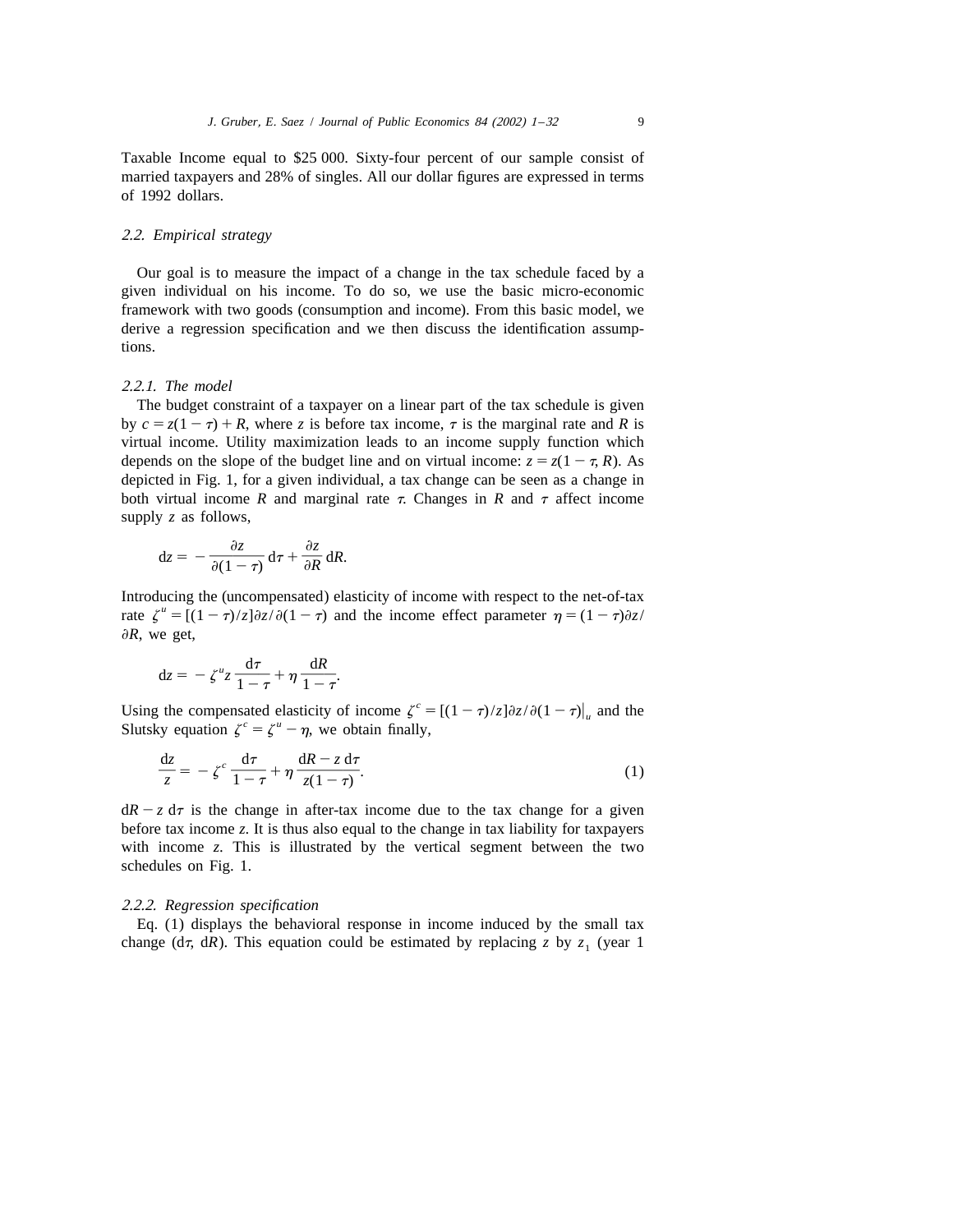

Fig. 1. Income and substitution effects of a tax change.

income), dz by  $z_2 - z_1$  (change in income between year 1 and year 2), d $\tau$  by  $T'_{2}(z_{2}) - T'_{1}(z_{1})$  (change in marginal tax rates), and  $dR - z d\tau$  by  $[z_{2} - T_{2}(z_{2})] [z_1 - T_1(z_1)]$  (change in after-tax income). However, for large tax changes, it is perhaps more natural to use a log–log specification that is also closer to previous studies' specifications. Therefore using (1) and replacing  $dz/z$  by  $log(z_2/z_1)$ ,  $-\frac{d\tau}{(1-\tau)}$  by  $\log[(1-T'_2)/(1-T'_1)]$  and  $\frac{dR-z}{d\tau}/(z(1-\tau))$  by  $\log[(z_2-T_2(z_2))/(z_1-T_1(z_1))]^3$ , we obtain the following specification,

$$
\log (z_2/z_1) = \zeta \log[(1 - T_2')/(1 - T_1')] + \eta \log[(z_2 - T_2(z_2))/(z_1 - T_1(z_1))]
$$
  
+  $\epsilon$ , (2)

where  $\zeta$  is the compensated elasticity parameter and  $\eta$  is the income effects parameter.  $z_i$  is *real* income in year *i*,  $T'_i$  is the marginal tax rate in year *i* and  $T_i(z_i)$  is the tax liability in year *i*. This specification resembles that used in previous studies, with an important difference: the inclusion of income effects. Fig. 1 illustrates empirically how one can decompose a tax change into a tax rate

<sup>&</sup>lt;sup>3</sup>Here, we use the approximation  $z(1 - \tau) \approx z - T(z)$ .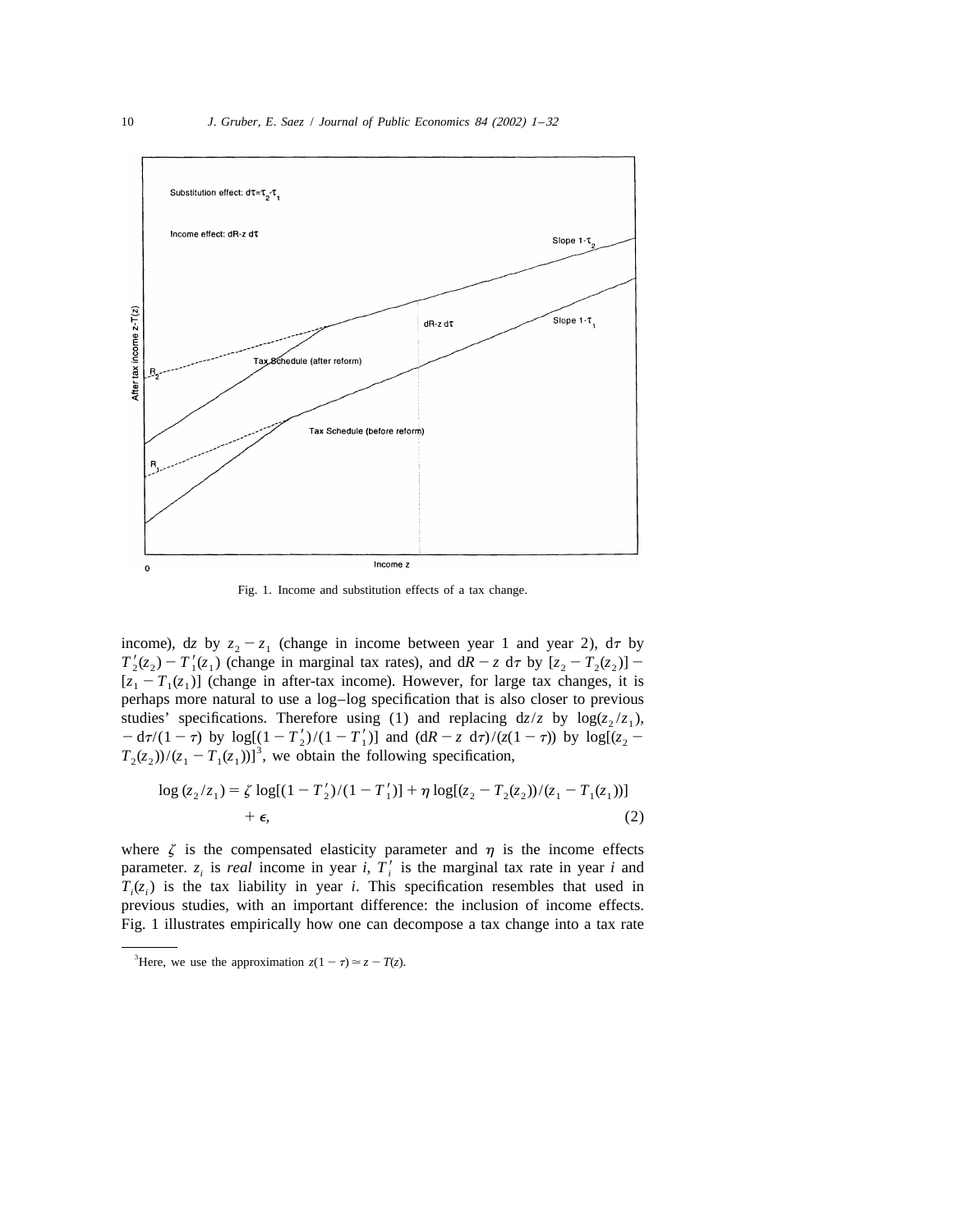effect (change in the slope of the budget constraint) and an income effect (change in tax liability). Any tax change generates both shifts in the slope of the income/tax relationship, as well as changes in after-tax income. In principle, since the shift in the slope affects equally all those on a segment of tax/income relationship, but the income effect varies by how far one is from a tax kink, and both income and substitution effects can be separately identified.

In order to simplify the discussion, let us assume first that there are no income effects ( $\eta = 0$ ). The term capturing the tax rate change  $log[(1 - T_2)/(1 - T_1')]$  is correlated with  $\epsilon$  because if there is a positive shock to income ( $\epsilon > 0$ ) then, due to progressivity, the tax rate increases mechanically. Therefore, an OLS regression of Eq. (2) would lead to a biased estimate of the behavioral elasticity. The strategy to build instruments for this variable is to compute  $T_p'$  which is the marginal tax rate that the individual would face in year 2 if his real income did not change from year 1 to year 2; that is, to just use changes in tax laws to provide identification of the parameter of interest. The natural instrument for  $log[(1 - T'_2)/(1 - T'_1)]$  is thus  $log[(1 - T'_n)/(1 - T'_n)]$  which is the predicted log net-of-tax rate change if real income does not change from year 1 to year 2.

Running the IV regression of Eq. (2) might also lead to a biased estimate of the elasticity if  $\epsilon$  is correlated with  $z_1$ . There are two different reasons why individuals at different points in the income distribution might experience different income growth rates, aside from tax changes. The first is mean reversion: high incomes in year 1 tend to be lower in the following years, producing a negative correlation between  $\epsilon$  and first period income. The second is a change in the distribution of income. For example, if the income distribution widens, there will be a positive correlation between  $\epsilon$  and  $z_1$ . As noted in the introduction, these opposing forces are both very likely to operate in the 1980s, and there is no reason to expect that they will cancel.

If  $\epsilon$  depends on  $z_1$ , then the instrument (which is also a function of  $z_1$ ) will be correlated with the error term, producing biased estimates. It is for this reason that Auten and Carroll (forthcoming) and Saez (1999) include lagged income as a control in their regression models. Auten and Carroll show that there is a significant increase to their coefficient when this control is added. But the problem with this solution is that the two effects do not necessarily operate linearly, particularly in combination with each other. Thus, in principle, richer controls for period 1 income might be called for. But, in practice, with only 2 years of data (and therefore only one tax change), a much richer set of controls for period 1 income may destroy identification. This problem is especially acute when the size of the tax rate change is directly correlated with the income level as in the TRA of  $1986<sup>4</sup>$ 

As highlighted by Goolsbee (2000b), what is required is a number of years of

<sup>&</sup>lt;sup>4</sup>Note that the Auten and Carroll results are in principle also identified by state tax changes around TRA86, by the non-linearity introduced by the 33% 'bubble rate' under TRA86, and by changes in deduction rules.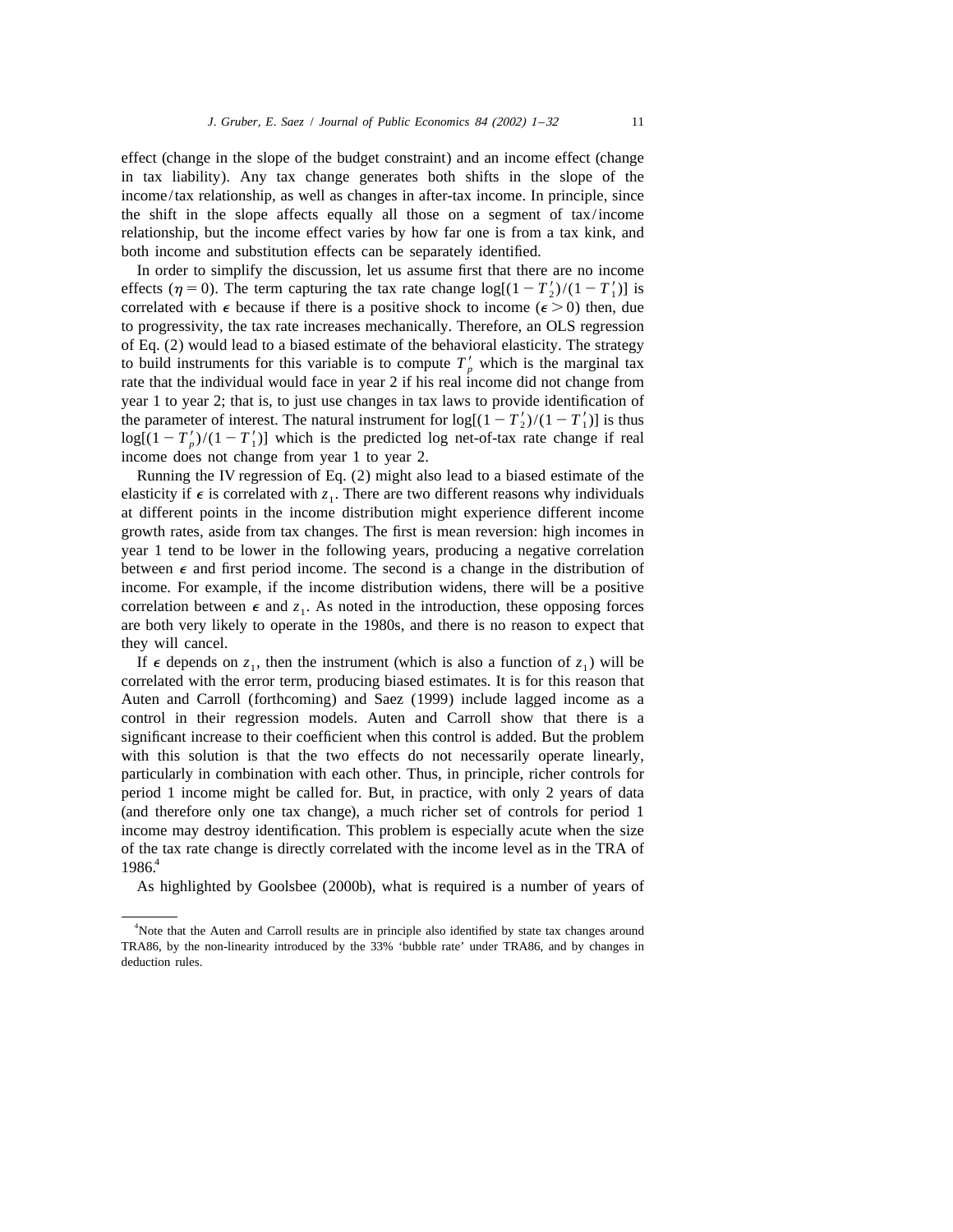data, where there are different changes in after-tax shares over time. In this framework, one can control in a very rich way for lagged income and still identify tax effects. As we will demonstrate below, we use a variety of reforms that affected different points in the income distribution in different ways over time. As a result, we can add, in addition to log income, a 10-piece spline in log first period income (and our results are not sensitive to even richer splines in first period income). We also control for time (by including year dummies) and marital status.<sup>5</sup>

Of course, even in this richer framework, we still rely on an identifying assumption: that mean reversion or changes in inequality are not changing year-to-year in a way that is correlated with year-specific changes in tax policy. In other words, we are allowing the relationship between  $\epsilon$  and  $z_1$  to be non-linear, but we are imposing that it is constant over time. Given the steadily widening income distribution over the time period we study, this identification assumption is likely to be innocuous. We present specification tests below that show that this assumption is robust to allowing in limited ways for year-specific variation in the relationship between  $\epsilon$  and  $z_1$ .

Following this same discussion, the term  $log[(z_2 - T_2(z_2))/(z_1 - T_1(z_1))]$  in Eq. (2) which captures the income shock, is mechanically correlated with  $\epsilon$  and needs to be instrumented. A natural instrument is the log change in real after-tax income if there were no behavioral response:  $\log[(z_1 - T_p)/(z_1 - T_1(z_1))]$  where  $T_p$  is the real tax liability in year 2 that the taxpayer would face if his income did not change in real terms from year 1 to year 2. Additional income controls also remove the residual correlation between the error term  $\epsilon$  and the income effect instrument.

Once again, for identifying the income effect it is important to control for base year income. In practice, rich controls for base year income make it very difficult to separately identify income and substitution effects with only one tax change. But since we are using many tax reforms, the two effects can be separately identified, as we show below.

The regression setting is thus the following,

$$
\log(z_2/z_1) = \alpha_0 + \zeta \log[(1 - T_2')/(1 - T_1')] + \eta \log[(z_2 - T_2(z_2))/(z_1 - T_1(z_1))]
$$
  
+  $\alpha_1 \log(z_1) + \sum_k \alpha_{2k} \text{mars}_k + \sum_j \alpha_{3j} \text{YEAR}_j + \sum_{i=1}^{10} \alpha_{4i} \text{SPLINE}_i(z_1) + \epsilon.$  (3)

<sup>&</sup>lt;sup>5</sup> Another approach to controlling for mean reversion is to control for average income, rather than simply using base period income, as in Carroll (1998). While this may help with mean reversion, however, it does not address our joint concern with omitted variables bias through income distribution changes. Moreover, if average incomes from only the years before the tax change are used, then slowly moving mean reversion is still a problem; if averages that include the years after the tax change are used, then the income control becomes endogenous to the response of incomes to taxation. We have estimated models using income averaging in place of our richer income controls, and the results are much weaker than those reported below.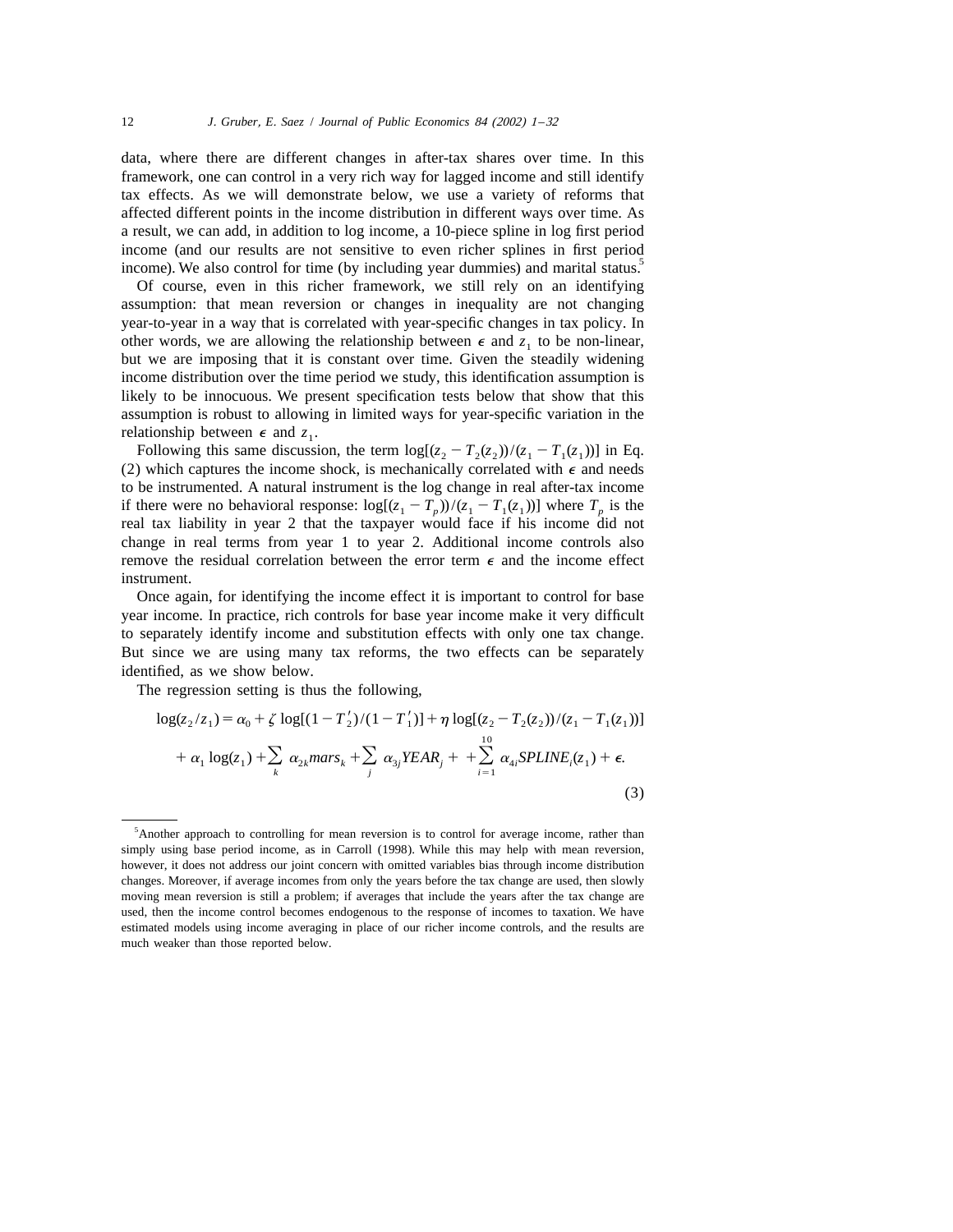*YEAR*, denote base year dummies and  $mars_k$  dummies for marital status in base year. This equation is estimated by 2SLS using  $log[(1 - T_p)/(1 - T_1')]$  and  $log[(z_1 - T_2(z_1))/(z_1 - T_1(z_1))]$  as instruments. The first stage of this regression is very strong. The *F* statistics for the coefficient of the tax rate instrument in the first stage regression are always above 20 and often around 100. The *F* statistics for the coefficient of the income effect instrument in the first stage regression are weaker but always above 6 and often around 20.

Since we stack observations from nine pairs of years to form our estimates, we are using multiple observations on many of the same individuals. If there is individual-specific correlation in how income changes over time, then standard 2SLS will understate our associated standard errors. We therefore present estimates that correct the standard errors for intra-personal correlation.

## 2.2.3. *Computation issues and sources of variations*

All tax rate and tax liability variables are computed using the TAXSIM calculator developed at the NBER.<sup>6</sup> The tax computation includes federal and state tax rates. At the federal level, the Earned Income Tax Credit and various other characteristics of the tax rules are taken into account when computing the tax rates. In order to compute the predicted tax rate  $T'_{p}$  and predicted tax liability  $T_{p}$ , all sources of incomes in year 1 are first inflated using a nominal growth deflator (see Appendix A for more details). Then, the TAXSIM calculator applies the income tax law of year 2 to this inflated observation. All income levels are expressed in real terms in 1992 dollars.

During the decade there have been two major tax reforms, ERTA 1981 and TRA 1986. In 1981, the Economic Recovery Tax Act (ERTA) decreased marginal rates in 3 years from 1982 to 1984. The top-rate was reduced from 70 to 50%. In 1986, the Tax Reform Act (TRA) introduced the largest changes in the income tax since World War II. The number of brackets was drastically reduced and the top-rate was further reduced to 28%. The TRA also increased substantially the standard deduction and personal exemption levels in order to be roughly redistributionally neutral (see Slemrod (1990) for a more detailed description of the TRA). In 1987, the Earned Income Tax Credit was also significantly expanded, producing significant changes in the tax rates faced by low income households with children.

There have also been numerous state tax reforms during that decade, with many states decreasing the number of brackets and reducing the top tax rates. At the same time, a few states increased their income tax rates. And about half of the states have experienced very little variation in their tax rules.<sup>7</sup>

<sup>&</sup>lt;sup>6</sup>Feenberg and Coutts (1993) provide an overview of the TAXSIM calculator.

<sup>&</sup>lt;sup>7</sup>The biggest tax cuts have been in Alaska (from a top rate equal to  $14.5\%$  to no taxation at all), Delaware (top rate decreased from 16.7 to 7.7%), Minnesota (from 17 to 8%), New York (from 14 to 7.8%) and Wisconsin (from 10 to 6.9%). Ohio and North Dakota experienced the biggest tax increases.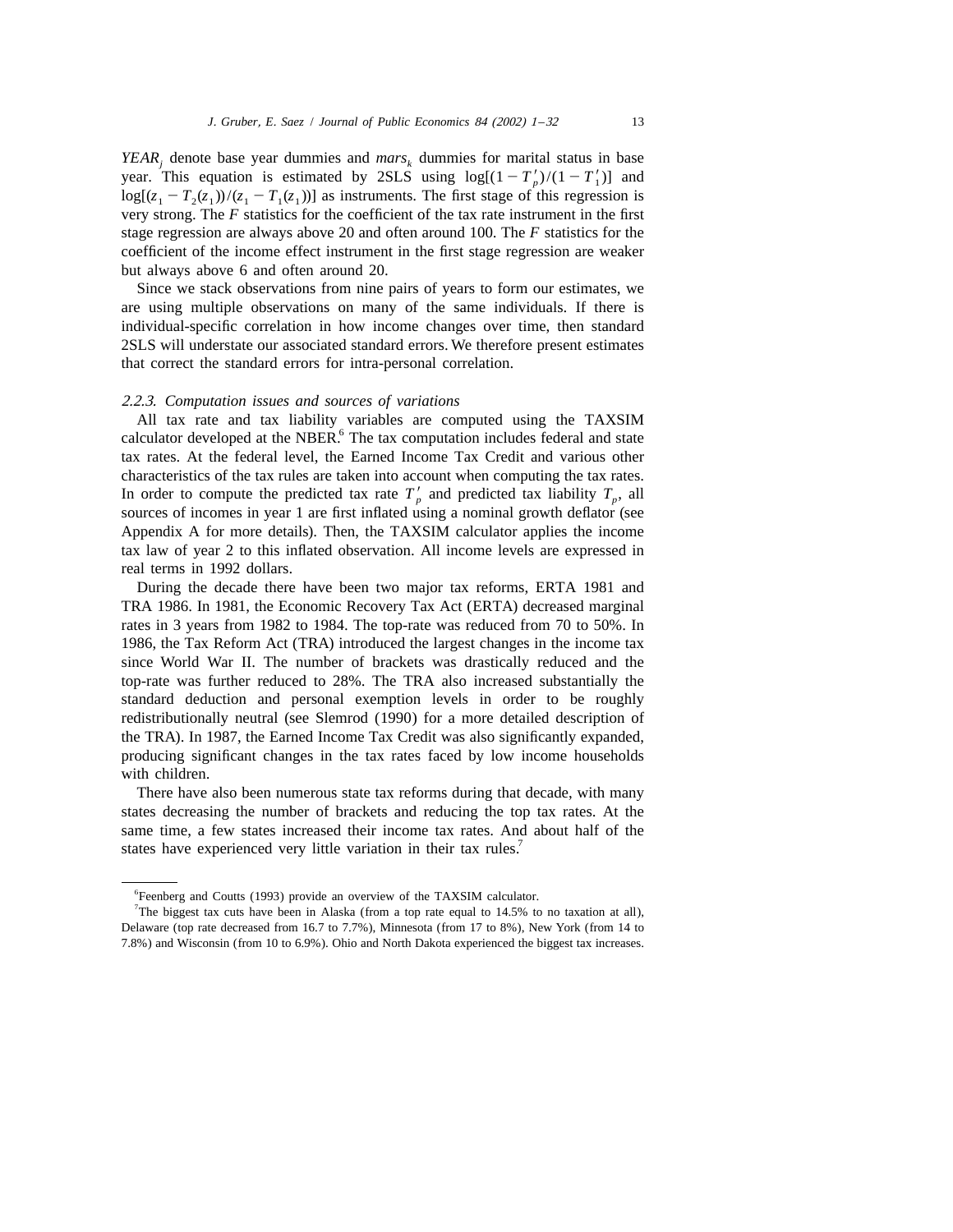Table 3 shows the extent of variation in our data. We provide information for each year in our sample on the value of our instrument for the elasticity of taxable income, the predicted log change in the net-of-tax rate, for the full sample and for three different income groups, defined by broad income: \$10 000–50 000; \$50 000–100 000; and \$100 000 and above. The instrument is negative for a tax rate increase and positive for a tax rate cut. We show the results for a 3-year difference between years; we discuss further below the implications of different lengths of differences. We show both the average value of the instrument, and, in square brackets, the standard deviation in this value.

As the results show, there is substantial variation in the mean values of this instrument, over time, across income group, and within group over time. Over the 1979–1982 period, the values are negative (except for the top group), due to the bracket creep explored by Saez (1999). Then, from 1980 to 1983, the first effects of ERTA 1981 are felt, with a large rise in the after-tax share at the very top of the

| Year      | $$10 K$ and | \$10 K to | \$50 K to  | \$100 K and |
|-----------|-------------|-----------|------------|-------------|
| (1)       | above $(2)$ | \$50 K(3) | \$100 K(4) | above $(5)$ |
| 1979-1982 | $-0.019$    | $-0.015$  | $-0.039$   | 0.043       |
|           | [0.058]     | [0.055]   | [0.045]    | [0.118]     |
|           | 5465        | 3846      | 1411       | 208         |
| 1980-1983 | 0.026       | 0.020     | 0.026      | 0.132       |
|           | [0.059]     | [0.050]   | [0.052]    | [0.111]     |
|           | 10 864      | 7762      | 2660       | 442         |
| 1981-1984 | 0.042       | 0.032     | 0.056      | 0.158       |
|           | [0.063]     | [0.052]   | [0.060]    | [0.109]     |
|           | 5720        | 4059      | 1428       | 233         |
| 1982-1985 | 0.029       | 0.021     | 0.045      | 0.071       |
|           | [0.050]     | [0.047]   | [0.053]    | [0.057]     |
|           | 5794        | 4160      | 1294       | 240         |
| 1983-1986 | 0.001       | 0.004     | $-0.004$   | $-0.033$    |
|           | [0.082]     | [0.041]   | [0.115]    | [0.210]     |
|           | 5.180       | 3598      | 1327       | 255         |
| 1984-1987 | 0.037       | 0.028     | 0.053      | 0.102       |
|           | [0.077]     | [0.074]   | [0.070]    | [0.108]     |
|           | 5969        | 4296      | 1418       | 255         |
| 1985-1988 | 0.042       | 0.025     | 0.068      | 0.183       |
|           | [0.092]     | [0.085]   | [0.076]    | [0.113]     |
|           | 11,918      | 8,589     | 2,780      | 548         |
| 1986-1989 | 0.042       | 0.024     | 0.067      | 0.186       |
|           | [0.091]     | [0.084]   | [0.075]    | [0.105]     |
|           | 6122        | 4385      | 1444       | 293         |
| 1987-1989 | 0.009       | $-0.001$  | 0.022      | 0.084       |
|           | [0.057]     | [0.053]   | [0.052]    | [0.060]     |
|           | 12 091      | 8663      | 2826       | 602         |

Variation in after-tax shares  $\log(1 - T'p/1 - T'1)^{a}$ 

<sup>a</sup> Mean, standard deviation and number of observations reported. Income cuts based on Broad income definition.

Table 3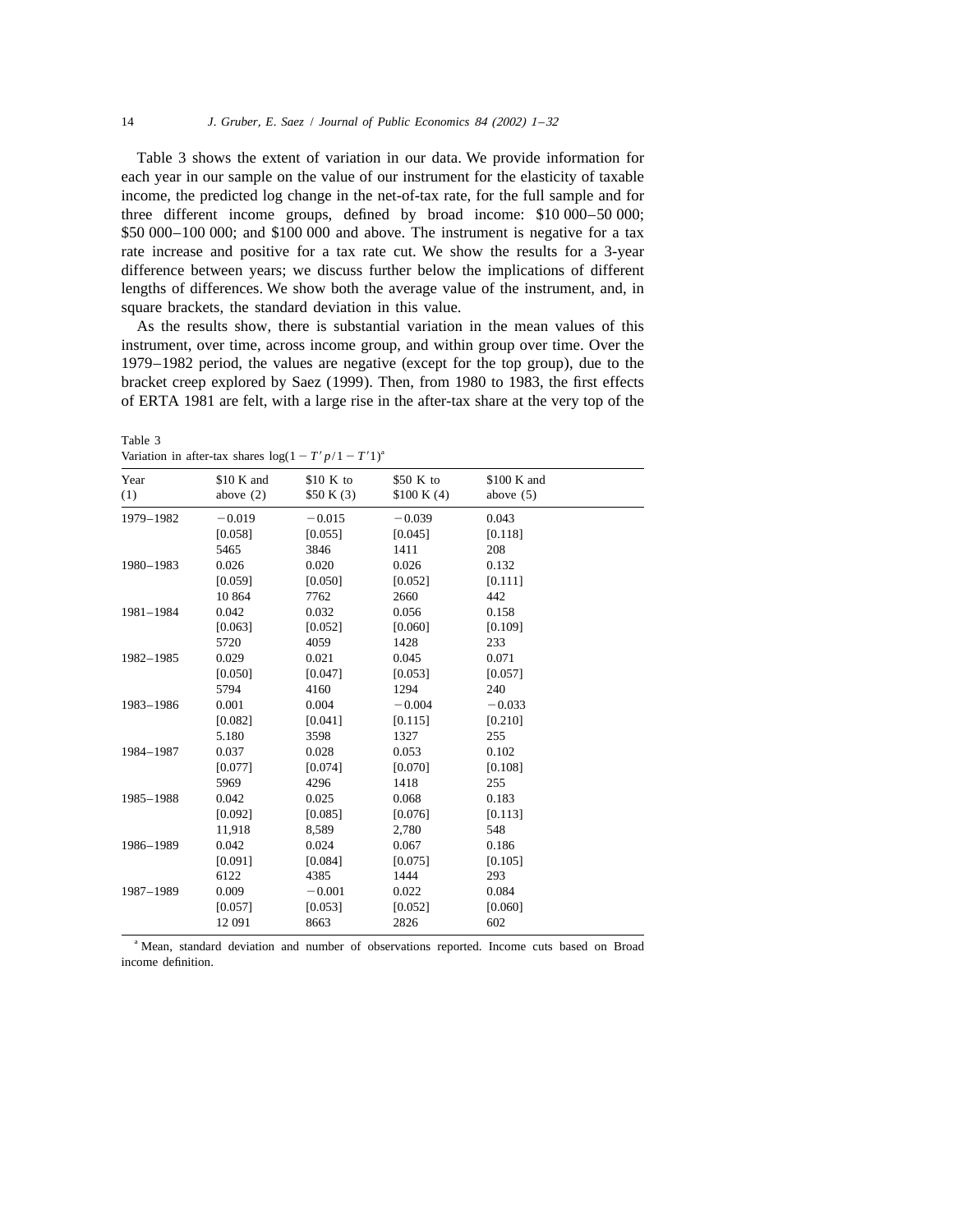income distribution, while it is close to zero at the bottom due to continued bracket creep. By the next year, there are increases in the after-tax share for most of the income distribution, and they persist to 1982–1985. Then, in 1983–86, the values become small again, before rising in 1984–1987 and 1986–1989 as a result of TRA 1986. Once again, these increases are largest at the top of the income distribution. By 1987–1990, the instrument values are small once again (except at the very top because of the phasing in of the TRA 86).

Clearly, the most sizeable variation in the means is at the top of the income distribution. But there are non-trivial movements in many years at the bottom and middle income levels as well. Moreover, there is enormous heterogeneity within groups, as is illustrated by the standard deviations. This heterogeneity arises from numerous federal and state tax reforms during the period.

## **3. Overall results**

## 3.1. *Basic results*

Since the focus of the previous literature has been solely on the elasticity of taxable income, we first estimate (3) without income effect controls; we return to a discussion of income effects in the next section. We include in all models controls for base period marital status, and dummies for each base year; the latter are not reported.

Our basic results from doing so are reported in Table 4. The table has six columns, expressing three alternative methods for dealing with the issue of mean reversion/income distribution changes, for our two income concepts. In the first two columns, we do not include any control. In the second two columns, we control for log income, as in Auten and Carroll (forthcoming). Finally, in the third set of columns, we further include a 10-piece spline in income, to allow for non-linearities in the widening of the income distribution; our results are insensitive to higher order spline terms. We show the results for both definitions of income, broad and taxable. All estimates are weighted by income to reflect the relative contribution to total revenues. As sketched in Section 5, the important parameters for optimal taxation or deadweight burden computations are the elasticities weighted by income because the income response to a change in marginal rates is proportional to the elasticity times the income level.<sup>8</sup> However, to avoid the undue influence of a few very high income observations, we censor our weights at \$1 million; this affects only 13 observations. We also censor the change in log income at 7, so that the 11 observations who report changes income ratios across the 2 years of more than  $1000$  or less than  $1/1000$  are censored at those

<sup>&</sup>lt;sup>8</sup>It should be noticed that, if one assumes that elasticities are constant across income levels, weighted estimates are less efficient than unweighted estimates. However, as we will see, the assumption of constant elasticities is rejected by the data.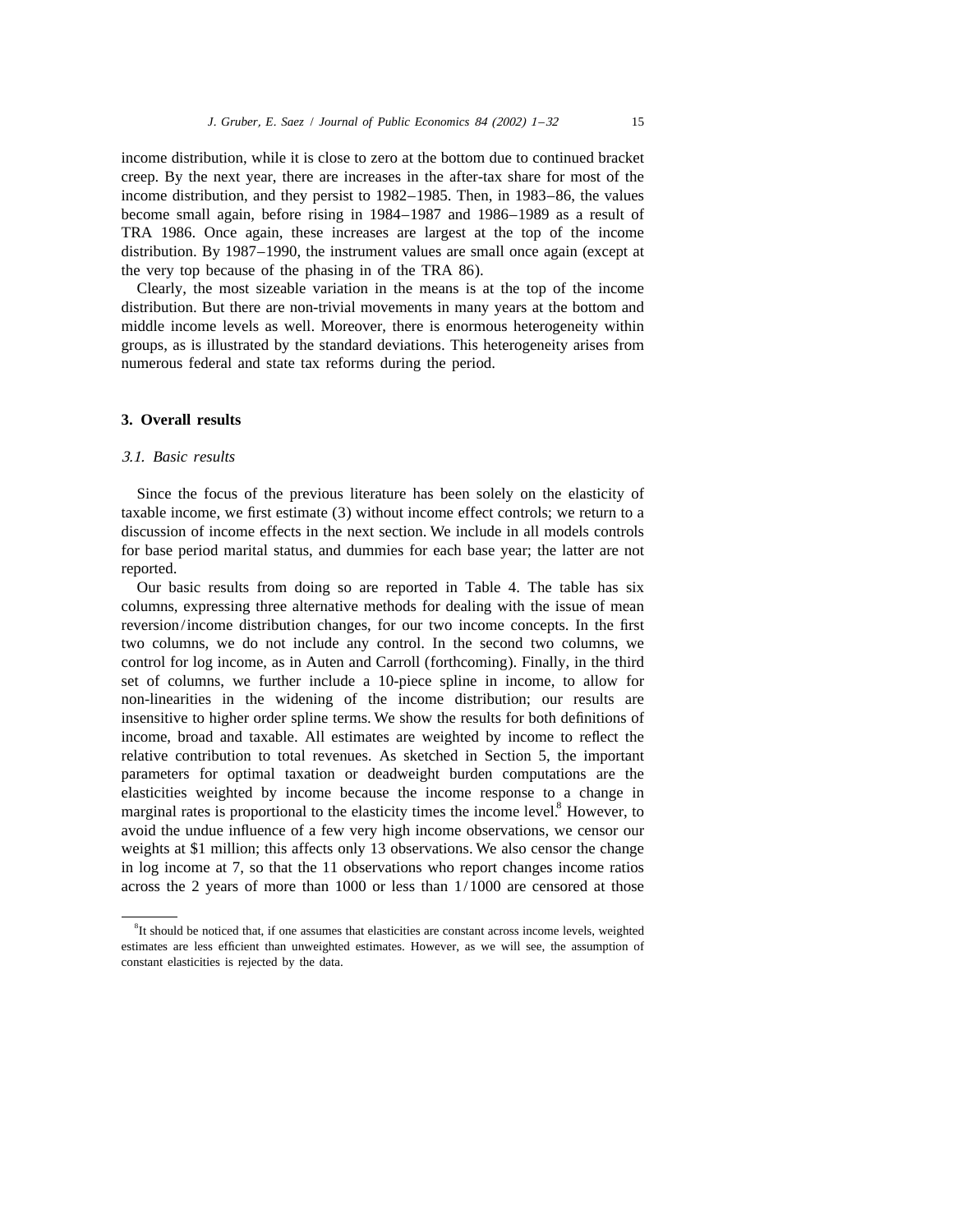| Income controls            | None                          |                          | Log income                    |                          | Log income 10-piece<br>spline |                          |
|----------------------------|-------------------------------|--------------------------|-------------------------------|--------------------------|-------------------------------|--------------------------|
|                            | <b>Broad</b><br>income<br>(1) | Taxable<br>income<br>(2) | <b>Broad</b><br>income<br>(3) | Taxable<br>income<br>(4) | <b>Broad</b><br>income<br>(5) | Taxable<br>income<br>(6) |
| Elasticity                 | $-0.300$                      | $-0.462$                 | 0.170                         | 0.611                    | 0.120                         | 0.400                    |
|                            | (0.120)                       | (0.194)                  | (0.106)                       | (0.144)                  | (0.106)                       | (0.144)                  |
| Dummy for marrieds         | $-0.008$                      | $-0.062$                 | 0.045                         | 0.049                    | 0.050                         | 0.055                    |
|                            | (0.010)                       | (0.018)                  | (0.014)                       | (0.023)                  | (0.012)                       | (0.021)                  |
| Dummy for singles          | $-0.037$                      | $-0.053$                 | $-0.034$                      | $-0.032$                 | $-0.036$                      | $-0.027$                 |
|                            | (0.012)                       | (0.019)                  | (0.013)                       | (0.022)                  | (0.013)                       | (0.021)                  |
| Log(income) control        |                               |                          | $-0.083$                      | $-0.167$                 |                               |                          |
|                            |                               |                          | (0.015)                       | (0.021)                  |                               |                          |
| Spline 1st decile control  |                               |                          |                               |                          | 0.225                         | $-0.884$                 |
|                            |                               |                          |                               |                          | (0.086)                       | (0.039)                  |
| Spline 2nd decile control  |                               |                          |                               |                          | $-2.74$                       | $-0.538$                 |
|                            |                               |                          |                               |                          | (1.13)                        | (0.047)                  |
| Spline 3rd decile control  |                               |                          |                               |                          | $-0.317$                      | $-0.279$                 |
|                            |                               |                          |                               |                          | (0.055)                       | (0.057)                  |
| Spline 4th decile control  |                               |                          |                               |                          | $-0.071$                      | $-0.445$                 |
|                            |                               |                          |                               |                          | (0.051)                       | (0.069)                  |
| Spline 5th decile control  |                               |                          |                               |                          | $-0.197$                      | $-0.003$                 |
|                            |                               |                          |                               |                          | (0.054)                       | (0.075)                  |
| Spline 6th decile control  |                               |                          |                               |                          | $-0.074$                      | $-0.253$                 |
|                            |                               |                          |                               |                          | (0.053)                       | (0.081)                  |
| Spline 7th decile control  |                               |                          |                               |                          | $-0.127$                      | $-0.124$                 |
|                            |                               |                          |                               |                          | (0.056)                       | (0.083)                  |
| Spline 8th decile control  |                               |                          |                               |                          | $-0.061$                      | $-0.0172$                |
|                            |                               |                          |                               |                          | (0.057)                       | (0.083)                  |
| Spline 9th decile control  |                               |                          |                               |                          | $-0.027$                      | $-0.057$                 |
|                            |                               |                          |                               |                          | (0.076)                       | (0.125)                  |
| Spline 10th decile control |                               |                          |                               |                          | $-0.072$                      | $-0.126$                 |
|                            |                               |                          |                               |                          | (0.041)                       | (0.064)                  |
| Observations:              | 69 129                        | 59 199                   | 69 129                        | 59 199                   | 69 129                        | 59 199                   |

| Table 4 |                                       |  |
|---------|---------------------------------------|--|
|         | Basic elasticity results <sup>a</sup> |  |

<sup>a</sup> Estimates from 2SLS regressions. Income range is \$10 000 and above. Regressions weighted by income. All regressions include dummies for marital status and dummies for each base year.

endpoints. In practice, the results are fairly sensitive to the first restriction; our overall elasticity is only about three-quarters as large when we use an uncapped weight, and the elasticity at the top of the income distribution is only about 60% as large.<sup>9</sup> The results are not very sensitive to the second restriction.

<sup>&</sup>lt;sup>9</sup>We have decided to censor these observations because we did not want to allow a few outliers to drive our main estimates. Moreover, when we allow for income-specific time trends in our specification check section, we obtain the same elasticity as in Table 4 both with and without this censoring, as the influence of these outliers is captured by these additional time trend terms. So we feel that the estimate in Table 4 is the best estimate of the true responsiveness of taxable income to taxation.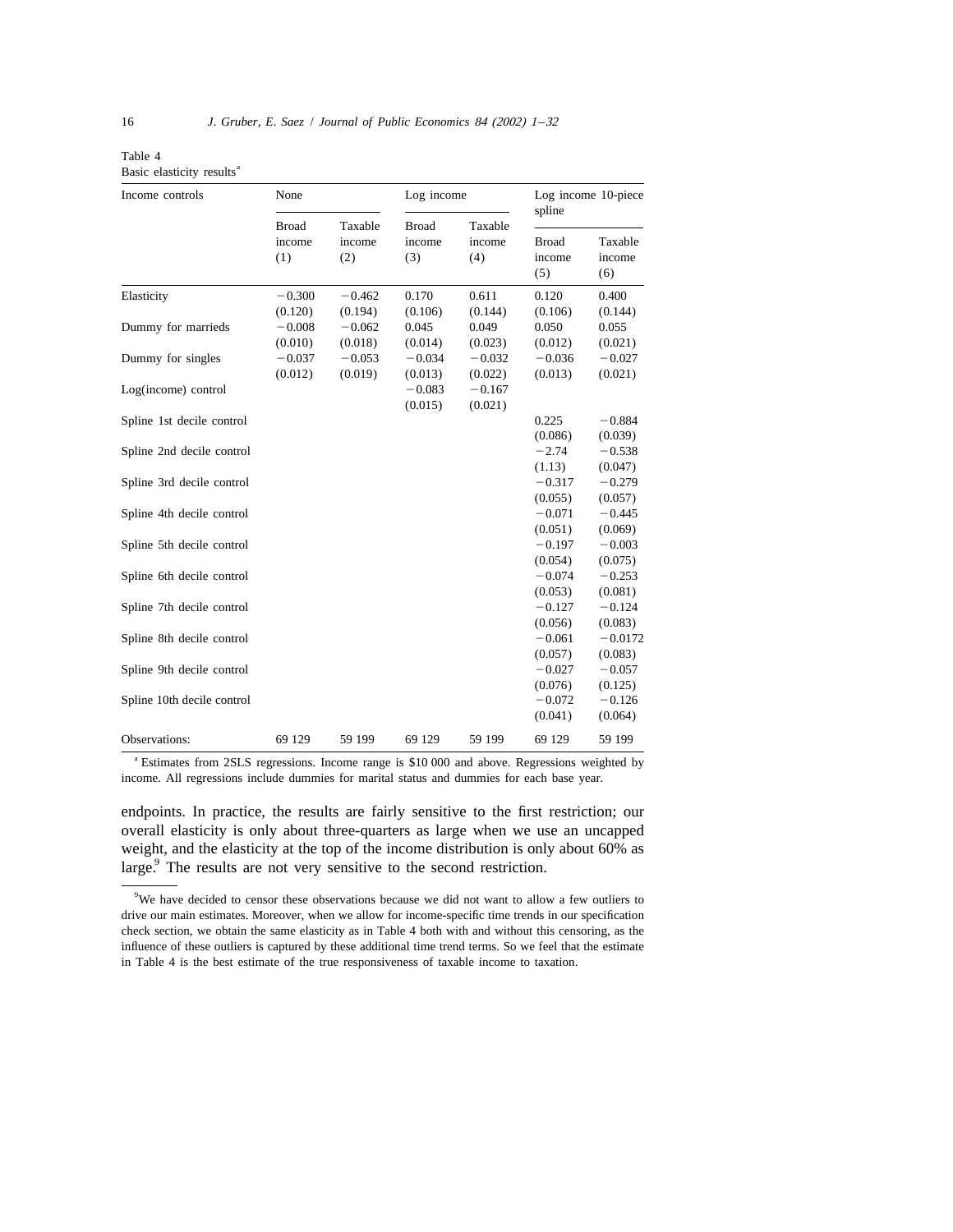Our findings reflect substantial sensitivity to controlling for income, and to the form of the controls. For the models in the first column that exclude any control for mean reversion and income distribution changes, we obtain large wrong-signed elasticities for both broad and taxable income.

Once log income is included in the model; however, the results change quite radically. For broad income, the elasticity becomes a positive 0.17, and for taxable income, the effect is dramatic, with the elasticity rising to 0.61. This estimate lies in the upper end of the post-Feldstein literature discussed above. Log income itself has a highly significant negative coefficient, suggesting that on average mean reversion dominates income dispersion in our sample period.

As noted earlier, the problem with this specification is that it assumes that any changes in the income distribution are a (log) function of lagged income. It is difficult to effectively weaken this assumption with only one change, as in most previous work, since it destroys identification of the tax effects. But, since we have a number of tax changes over this period, we can weaken this assumption in the third column, by including as well a 10-piece spline in lagged income. In fact, we find that adding this spline significantly decreases our taxable income estimate, with the elasticity falling to 0.4, and lowers slightly our broad income estimate, with the elasticity falling to 0.12. As noted earlier, this estimate is robust to the inclusion of additional splines, cubics, or other forms of income controls.

The coefficients on the splines themselves support the contention that base period income should not be entered in a simple log-linear fashion. For broad income, there is a positive coefficient on the first spline, presumably reflecting mean reversion, and then a sizeable negative coefficient on the second spline, perhaps reflecting worsening income prospects for low income groups over this time period. The coefficients then demonstrate significant non-linearities throughout the rest of the income distribution. For taxable income, the splines are highly negative at the bottom of the income distribution, and then once again vary non-linearly as income rises. In all specifications except with no controls, we find positive coefficients on dummies for marrieds and negative coefficients on dummies for singles implying that married households experience increases in income from year to year relative to single taxpayers.

The large difference between our broad and taxable income elasticities is striking. There are two sources of difference here. The first is mechanical; broad income has a larger base, so that a given dollar response will result in a smaller elasticity.<sup>10</sup> The second is behavioral; taxable income includes itemized deductions, which might respond to changes in taxes (as well as exemptions, which could respond if family size is endogenous to taxation).

To decompose these effects, we have estimated some models with 'pseudo-

<sup>&</sup>lt;sup>10</sup>Another form of mechanical effect here is that with taxable income, higher state tax rates will result in a larger deduction on federal income taxes, leading to an mechanical negative correlation between state taxes and federal taxable income. We are grateful to Gary Engelhardt for pointing this out to us.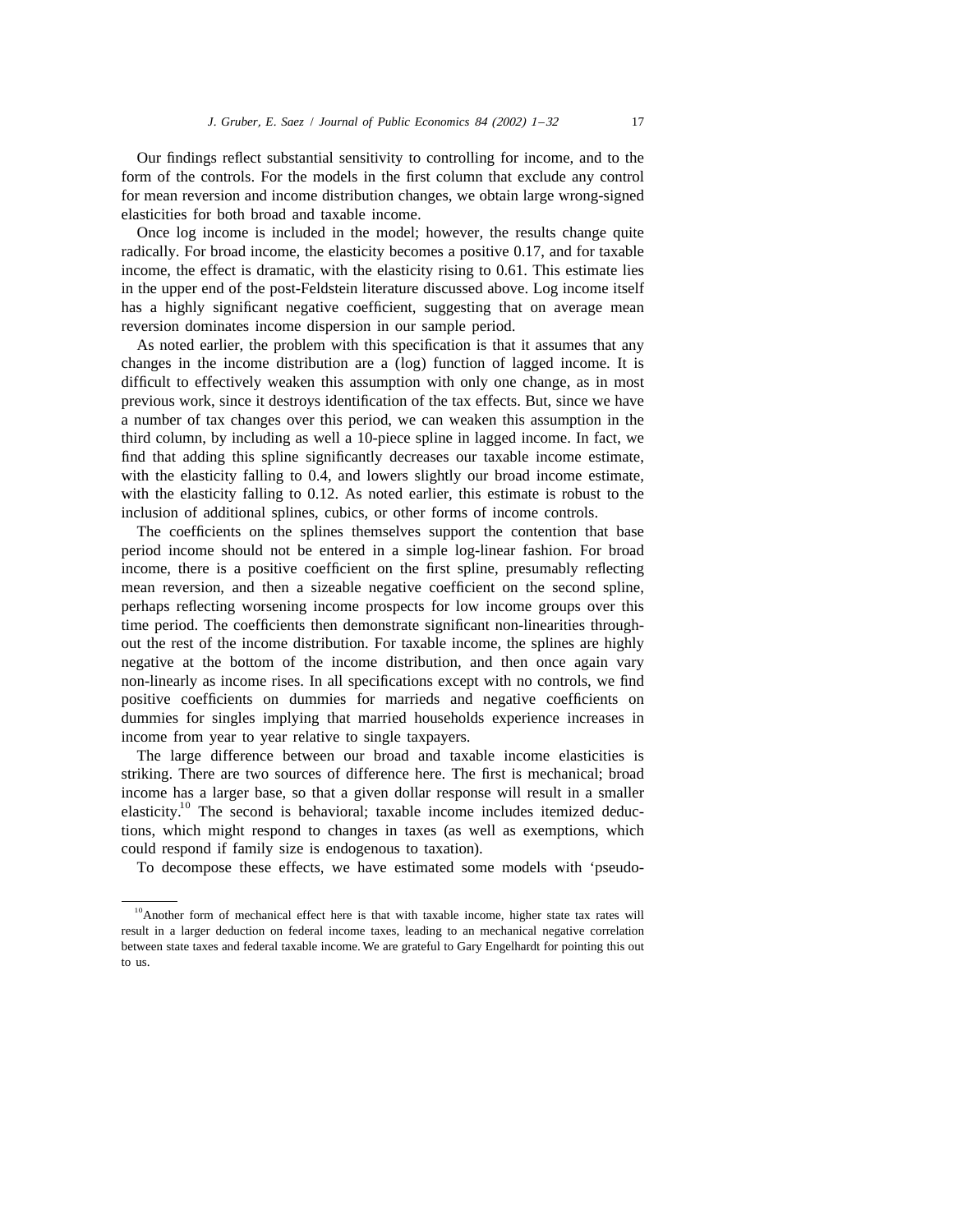taxable' income, created by subtracting from both period 1 and period 2 incomes the period 1 level of exemptions and deductions. Doing so normalizes the income change for the magnitude of the exemptions and deductions, but does not allow them to respond to taxation, and thereby captures the mechanical but not the behavioral effect of taxation. We have estimated models using pseudo-taxable income, using splines in both broad and taxable incomes as controls. Doing so, we find that the pseudo-taxable income elasticity is 33–45% of the way between our broad and taxable income elasticities, depending on which controls we use. This is sensible, given that, as shown in Table 3, the mean of taxable income is only 60% as large as the mean of broad income. Thus, the mechanical effect appears to explain about two-fifths of the gap between broad and taxable income. The remainder is behavioral responses through changing itemization (and possibly exemption) behavior.<sup>11</sup>

To summarize, our most complete specification suggests that there is a sizeable response of taxable income to tax changes, with an elasticity of 0.4. This is well below Feldstein's estimates but is within the range of the subsequent literature, despite our ability to include much richer controls for changes in the income distribution. On the other hand, we find that the responsiveness of broad income is much lower than that of taxable income. Roughly 40% of that gap is explained by the mechanical effect that broad income has a larger base so that elasticities will be calculated to be smaller for a given dollar response to taxation; the remainder arises through changes in itemization and exemption behavior.

## 3.2. *Income effects*

As noted above, one advantage of our empirical framework is that we can separately identify the income effects of taxation on taxable income. To obtain income effects, we run the regression specification (3) including the income effect term and the full set of control variables. In fact, it is theoretically unclear what sign to expect for the income effect estimates for constructs such as broad or taxable income. For the labor component of total income, we might expect relatively small negative estimates, following on the findings of the labor supply literature (e.g., Pencavel (1986) and more recently Blundell and MaCurdy (1999)). But it is feasible that capital income reacts positively to a positive income shock if savings (and thus future capital income) increase. And it is even more difficult to conceive of how activities such as tax evasion or shifts in the form of compensation react to income increases.

In contrast to the estimates in Table 4, our estimates of this equation are

<sup>&</sup>lt;sup>11</sup>It is impossible to examine more directly itemization behavior using our methodology, since we would only be able to include taxpayers with itemized deductions in both periods, leading to a substantial sample selection bias. Note however that there is a large independent literature on the response of items such as charitable contributions to taxation (see, e.g., Clotfelter (1985)).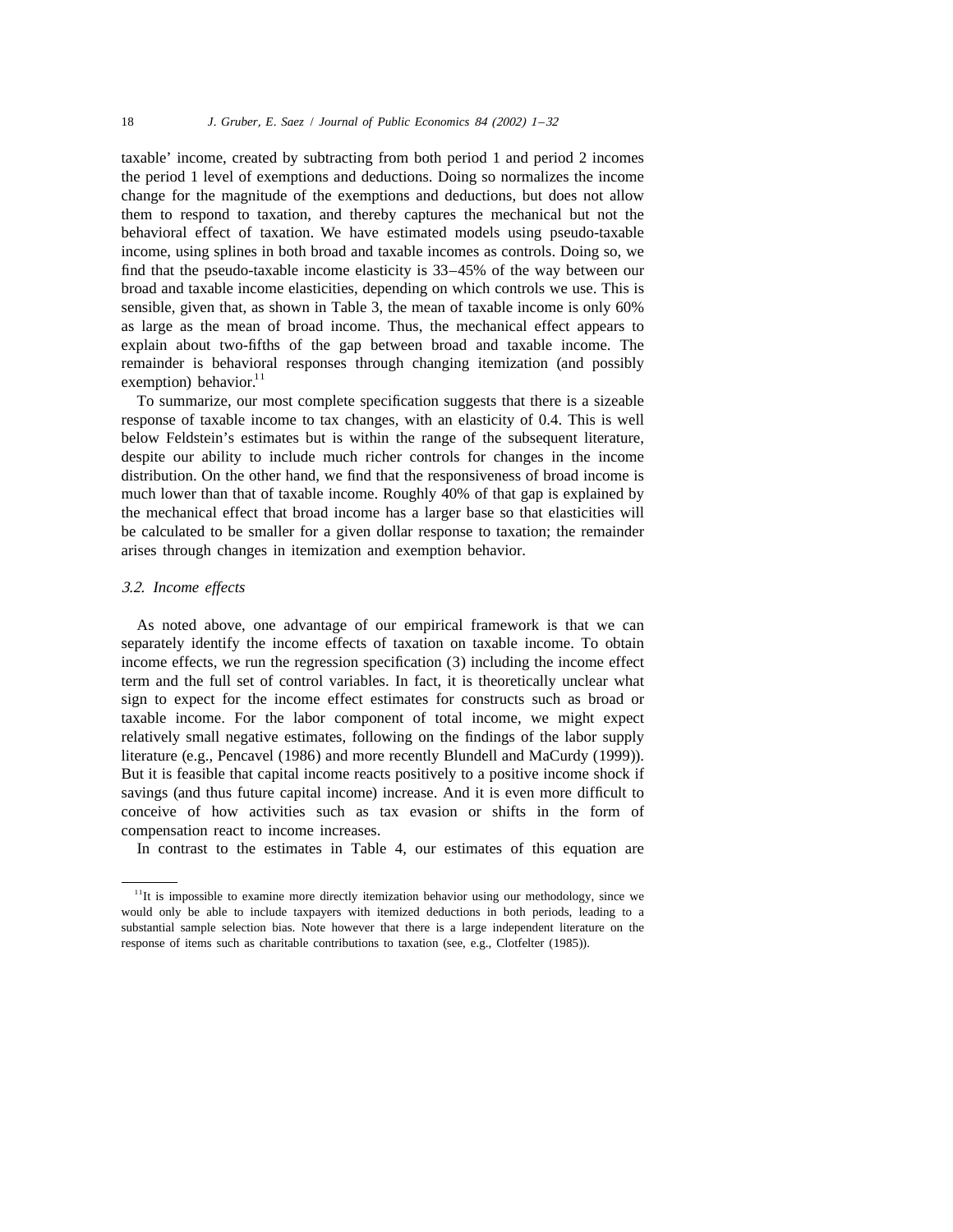*unweighted*. This is because the income effect coefficient  $\eta = (1 - \tau)\partial z/\partial R$  gives the direct (and not the percentage) change in reported income due a change in tax liability. Therefore, the tax revenue effect due to income effects should not be weighted by income. For low taxable income levels, the right-hand side variable corresponding to the income effect parameter becomes noisy. As a result, when we estimate responses of taxable income, we restrict the sample to taxable incomes above \$10 000 in year 1 (instead of restricting the sample to broad income above  $$10,000$  as we did in Table 4 and as we will do subsequently).<br>Table 5 presents our results. We first show our unweighted overall elasticities.<sup>12</sup>

The unweighted taxable income elasticity is very similar to the weighted taxable income elasticity in Table 4, while the unweighted broad income elasticity is substantially lower than the weighted elasticity in Table 4. As we will discuss below, this reflects the fact that most of the response of income to taxation comes from those with high broad but not necessarily high taxable incomes, due to the central role of itemization.

Table 5 Substitution and income effects $a$ 

|                               | <b>Broad</b><br>income $(1)$ | Taxable<br>income $(2)$ |  |
|-------------------------------|------------------------------|-------------------------|--|
| (A) No income effect included |                              |                         |  |
| Elasticity                    | 0.071                        | 0.396                   |  |
|                               | (0.066)                      | (0.114)                 |  |
|                               | 69 129                       | 45 765                  |  |
| (B) Income effect included    |                              |                         |  |
| Substitution effect           | 0.072                        | 0.430                   |  |
|                               | (0.069)                      | (0.121)                 |  |
| Income effect                 | $-0.071$                     | $-0.135$                |  |
|                               | (0.096)                      | (0.108)                 |  |
| N. Obs                        | 69 089                       | 45 728                  |  |
|                               |                              |                         |  |

<sup>a</sup> Estimates from 2SLS regressions. Regressions are unweighted. Income range: broad income above \$10 000 in column (1) and taxable income above \$10 000 in column (2). Regressions include 10 splines in log(income). All regressions include dummies for marital status and dummies for each base year.

 $12$ It is worth noting that the elasticities estimated in this model are not necessarily uncompensated elasticities, since with a non-linear tax schedule the tax changes that we study may change both the after-tax share and after-tax incomes. For example, when the tax schedule is a flat tax with constant rate and the tax reform is a simple change in the tax rate with no change in the intercept then the response is given by the uncompensated elasticity. On the other hand, if the tax change changes tax rates without changing the tax liability then the response is given by the compensated elasticity. Fig. 1 illustrates this point. Feldstein (1995) argues that the TRA of 1986 was broadly neutral for redistribution and thus the response was a compensated elasticity. This is only a crude approximation because a tax change cannot affect tax rates while keeping tax liabilities constant for everybody.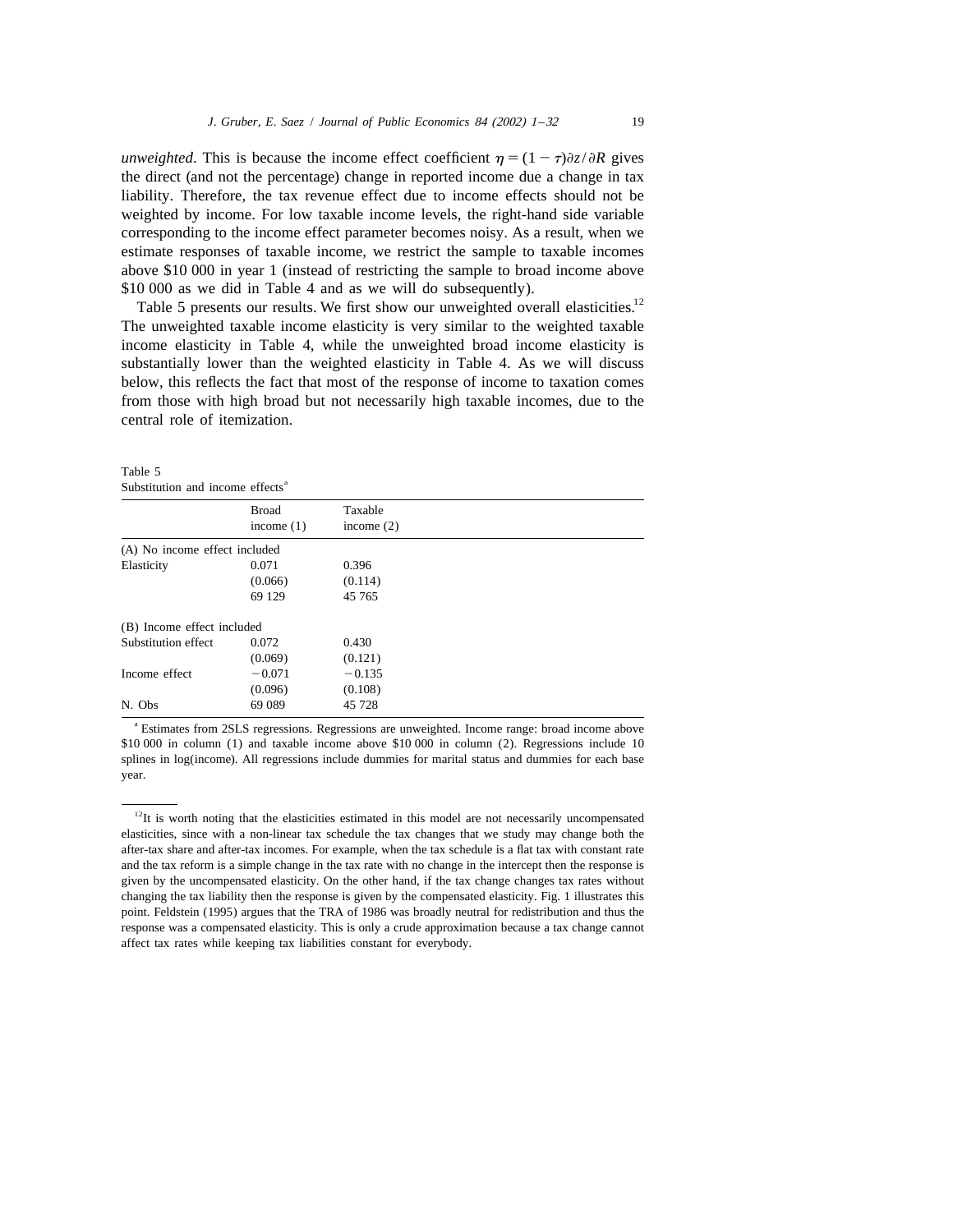We then show substitution and income effects from full estimation of Eq. (3). The income effects are negative, but they are highly insignificant in both cases, and they are quite small. The Slutsky equation states that the difference between the compensated and uncompensated income elasticities is  $-\eta$ , which is thus approximately equal to our empirical estimate. Our empirical results show therefore that the difference between uncompensated and compensated elasticities is 0.135 for taxable income. This is small relative to the magnitude of the elasticities that are presented in Table 4. These small income effects are perhaps unsurprising, given that income effects on labor earnings are generally found to be small, at least for primary earners, and income effects on other forms of income could perhaps even be positive.

Therefore, we can safely assume that compensated and uncompensated elasticity are identical and drop the income effect variable (and instrument) in specification (3). We thus present the remainder of our results, and our optimal tax simulations, without including income effects.

#### 3.3. *Variations in timing*

Table 6

Following the previous literature, we have used a 3-year difference in computing our measures of both the change in taxable income and the change in after-tax shares. But our framework allows us to explore the sensitivity of our finding to the length of this differencing 'window'. The implications of changing the window of observation are not clear. If, on the one hand, individuals react slowly to tax changes, then using a longer difference might increase the estimated elasticity. If, however, as suggested by Goolsbee (2000a) and Sammartino and Weiner (1997), responses to tax changes are largely through the timing of income reporting, then a longer difference might reduce the elasticity.

We explore these issues of timing in Table 6. In this and all subsequent tables, we use our richest specification from Table 4, including the splines in first period

| Variations in timing <sup>a</sup> |         |         |         |  |
|-----------------------------------|---------|---------|---------|--|
|                                   | 3-Year  | 2-Year  | 1-Year  |  |
|                                   | lag(1)  | lag(2)  | lag(3)  |  |
| Broad income                      | 0.120   | 0.085   | 0.192   |  |
|                                   | (0.106) | (0.104) | (0.105) |  |
| Number of obs.                    | 69 129  | 116 250 | 145 550 |  |
| Taxable income                    | 0.400   | 0.331   | 0.410   |  |
|                                   | (0.144) | (0.138) | (0.164) |  |
| Number of obs.                    | 59 199  | 100 385 | 127 644 |  |

<sup>a</sup> Estimates from 2SLS regressions. Income range is \$10 000 and above. Regressions weighted by income. Regressions include 10 splines in log(income). All regressions include dummies for marital status and dummies for each base year.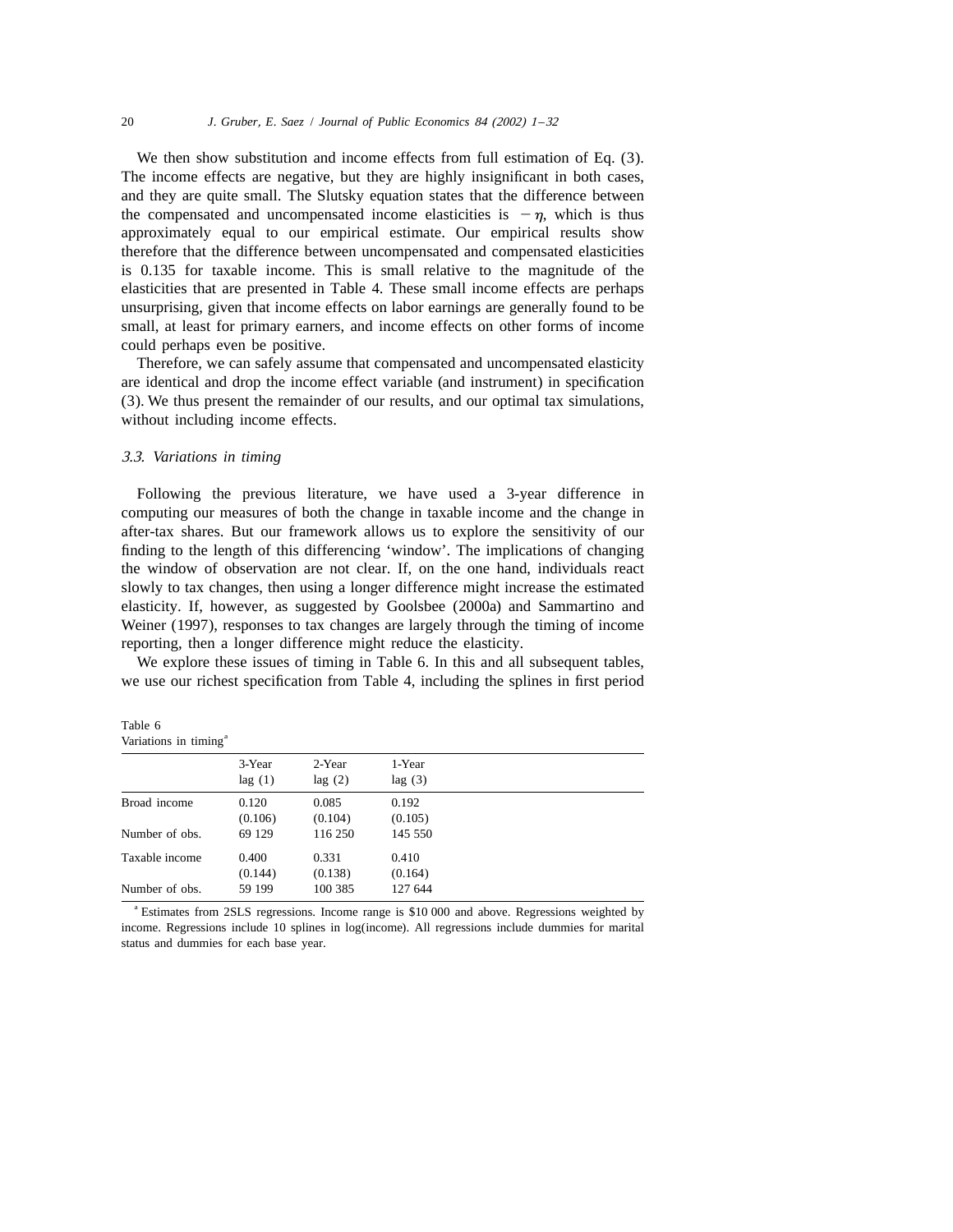income. The Table proceeds by narrowing the window used first to 2 and then to 1 year. In fact, we find that the estimate of the elasticity of taxable income to the window length is fairly robust; the estimate falls significantly for a 2-year window but then rises for a 1-year window almost back to its level in Table 4. The timing impacts on broad income are similar, although the elasticity with a 1-year window is now higher than the elasticity with a 3-year window. Thus, overall, the estimated impacts of taxation are not particularly sensitive to the window over which the response is observed; the response of real income is slightly lower, and the response of taxable income is virtually identical, over a 3-year window relative to a 1-year window. Since a long run response seems of most interest, and since this is the focus of most previous work, we continue to use a 3-year window for the remainder of the paper.

## 3.4. *Controlling for time*-*varying income distribution changes*

As noted earlier, our identifying assumption in these data is that there were no differences in the relationship between first period income and the change in income over time that are correlated with differences in tax policy. While we believe that this is a reasonable assumption, we can assess our sensitivity to alternatives which modestly weaken our assumption.

We consider two such alternatives in Table 7. The first is to allow for a linear time trend in the splines in income that form our central controls. This allows for a general trend in the widening of the income distribution over time. The second is to interact log income with a full set of year dummies. This allows for yearspecific changes in the income distribution, but only in a way that is linearly related to base-period income. Both of these alternatives, and particularly the

Table 7 Adding year-specific income controls<sup>a</sup>

|                                                  | <b>Broad</b><br>income $(1)$ | Taxable<br>income $(2)$ |
|--------------------------------------------------|------------------------------|-------------------------|
| (A) Time trend $\times$ splines included         |                              |                         |
| Elasticity estimate                              | 0.125                        | 0.477                   |
|                                                  | (0.109)                      | (0.149)                 |
| Number of obs.                                   | 69 129                       | 69 155                  |
| $(B)$ Year dummies $\times$ log(income) included |                              |                         |
| Elasticity estimate                              | 0.095                        | 0.459                   |
|                                                  | (0.137)                      | (0.218)                 |
| Number of obs.                                   | 69 129                       | 59 199                  |

<sup>a</sup> Estimates from 2SLS regressions. Income range is \$10 000 and above. Regressions weighted by income. All regressions include 10 splines in log (income). All regressions include dummies for marital status and dummies for each base year. Regressions in panel A include additional time trend $\times$ splines interactions. Regressions in panel B include additional year dummies $\times$ log(income) interactions.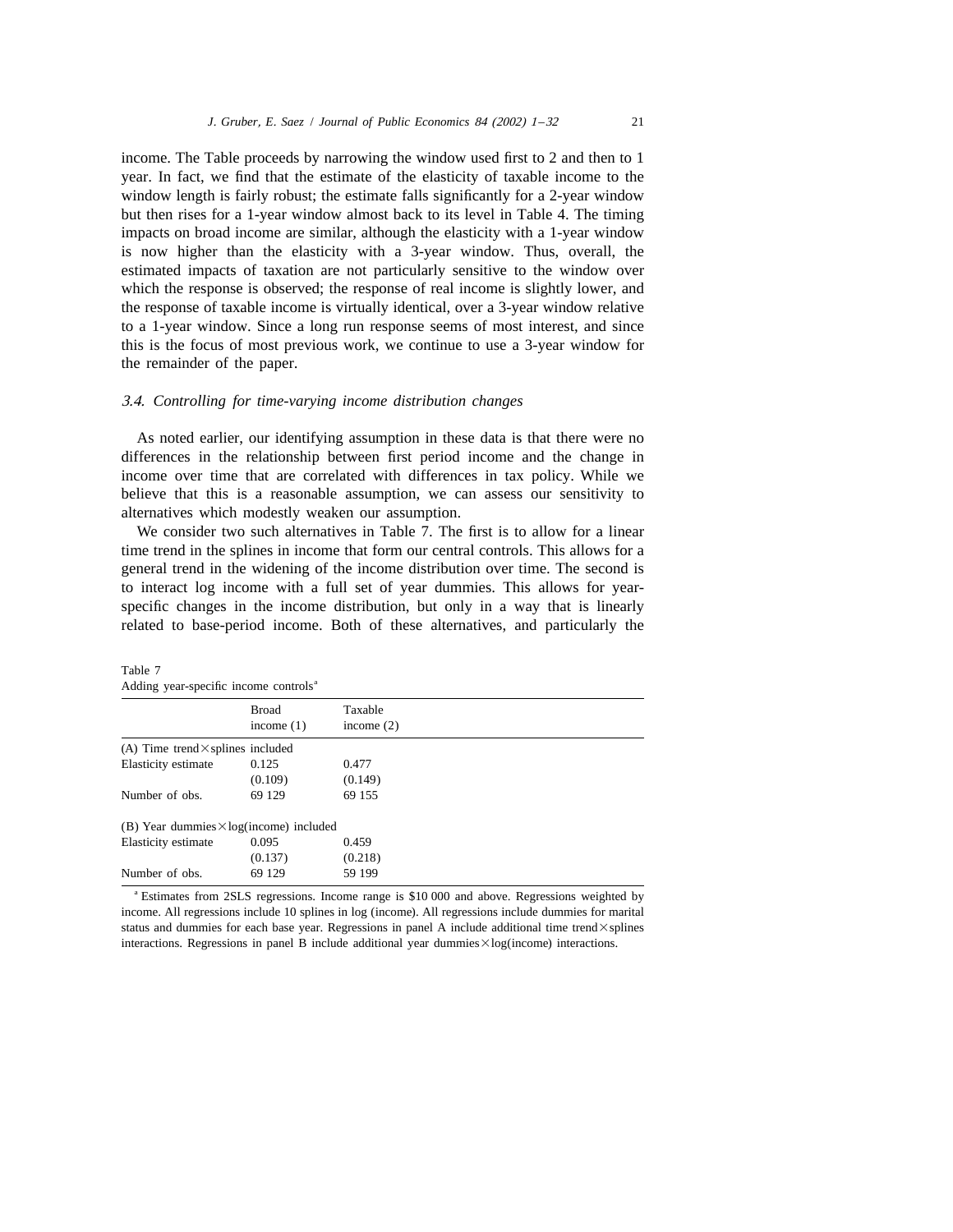second, remove some of the variation from the large federal reforms in our sample, much as including log income in a pre-post 1986 comparison (as in Auten and Carroll) removes much of the variation of that reform. But if our results are robust to these controls, it suggests that changes in the relationship between lagged income and income changes are not driving our results.

In fact, as Table 7 shows, our results are robust to these two sets of controls. Our standard errors rise somewhat, but in both cases the key coefficients are similar to those in Table 4. Thus, while we cannot rule out year-specific non-linear changes in the relationship between lagged income and income changes, it seems unlikely that these would occur in precisely the same way as tax changes and therefore unlikely that they can explain our results.

#### 3.5. *State versus federal taxes*

One question of particular interest is the relative responsiveness of income to state and federal taxation. Previous studies of the elasticity of taxable income have either focused on federal taxation only (e.g., Feldstein, 1995), or have combined the impacts of state and federal taxes (e.g., Auten and Caroll, forthcoming). But research by Feldstein and Wrobel (1998) suggests that the responsiveness to incomes to state taxation may be particularly strong, due to the additional margin of response afforded by residential mobility. Our regression framework allows for a natural decomposition of effects into federal and state tax effects, by simply splitting our key regressor into its federal and state components.

We do so in Table 8, for both broad and taxable income. Consistent with

| Federal versus state tax rates responses |                              |                         |  |
|------------------------------------------|------------------------------|-------------------------|--|
|                                          | <b>Broad</b><br>income $(1)$ | Taxable<br>income $(2)$ |  |
| (A) Federal tax rate                     |                              |                         |  |
| Elasticity estimate                      | 0.099                        | 0.405                   |  |
|                                          | (0.122)                      | (0.163)                 |  |
| Number of obs.                           | 69 129                       | 59 199                  |  |
| (B) State tax rate                       |                              |                         |  |
| Elasticity estimate                      | 0.292                        | 0.632                   |  |
|                                          | (0.199)                      | (0.320)                 |  |
| Number of obs.                           | 69 129                       | 59 199                  |  |

Table 8 Federal versus state tax rates responses<sup>a</sup>

<sup>a</sup> Estimates from 2SLS regressions. Income range is \$10 000 and above. Regressions weighted by income. All regressions include 10 splines in log (income). All regressions include dummies for marital status and dummies for each base year. Each column reports the elasticity coefficients on the log change of (one minus) federal tax rates (panel A) and on the log change of (one minus) state tax rates (Panel B). These two variables are instrumented with the predicted log change in (one minus) federal rates and the predicted log change in (one minus) state rates.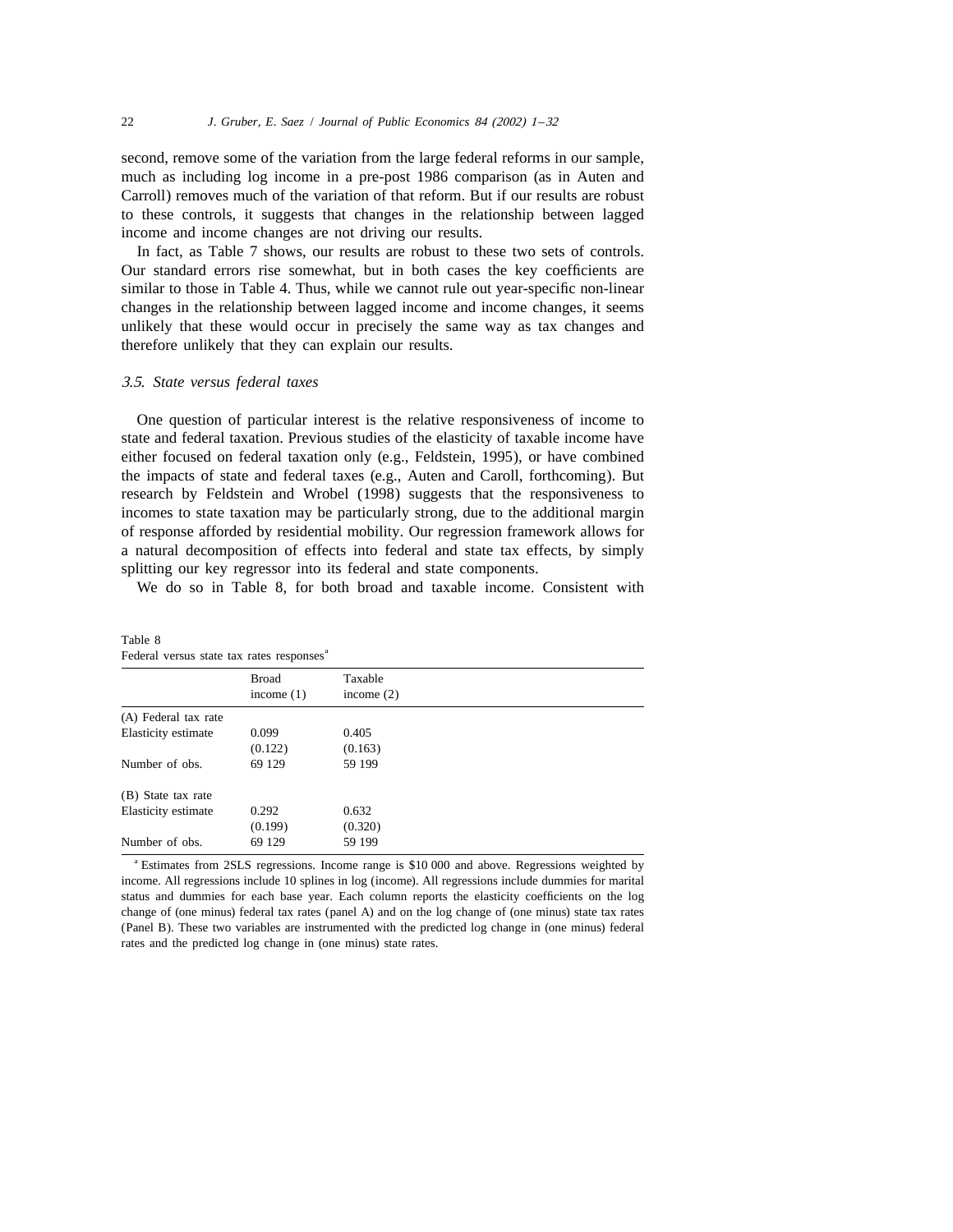Feldstein and Wrobel (1998), we also find that there is a more elastic response of incomes to state than to federal taxation. In particular, for broad income in column (1), we now estimate a non-trivial 0.29 elasticity with respect to state taxation, although it is not significant; the elasticity for federal taxation is only 0.1. For taxable income, the elasticity with respect to state taxation is 0.63, while it remains 0.4 for federal taxation. The differences between the state and federal tax elasticities is not significant, so it is hard to draw strong conclusions from these findings. But the findings are suggestive of more responsiveness to state than to federal tax changes.

## **4. Heterogeneity**

An important feature of the US tax system is that taxes are not linear and do not apply equally to all population subgroups. Tax rates differ both over the income range and between groups such as itemizers and non-itemizers. We explore in this Section whether there is significant heterogeneity in the response to taxation among these groups.

We first consider heterogeneity across income groups. There is significant reason to believe that the responsiveness of taxable income to taxes might be higher for higher income groups, since more of their income comes in forms that are more readily manipulable for tax purposes. That is, most of the income to lower income groups is labor income, which is withheld for tax purposes, so the only way to manipulate income earning is to work more or less. But with higher income families, capital income will be more prominent, and this is more readily manipulated through, for example, asset allocation decisions.

A key advantage of our framework is that it allows us to explore heterogeneous responses by income groups. With only one change, as in most previous papers, most of the variation comes across income groups, so it is very hard to identify group-specific responses. But, by exploiting the series of reforms that we have at our disposal, which impacted different points in the distribution at different times, we are able to identify group-specific effects.

In Table 9 we show the results by income group. An interesting question in this context is which income concept to use when dividing the sample for analyzing the responsiveness of taxable income. On the one hand, it seems natural to divide the sample by taxable income, to replicate the tax bracket structure of the income tax. On the other hand, this makes it quite difficult to compare the estimated elasticities of broad and taxable income. Thus, we split the sample by income both ways in Table 9. In the second column, we divide the sample into those with broad incomes from \$10 000 to 50 000; incomes from \$50 000 to 100 000; and incomes above \$100 000. In the third column, we cut the sample by taxable incomes that correspond to roughly the same division of sample size: \$10 000–32 000; \$32 000–75 000; and above \$75 000.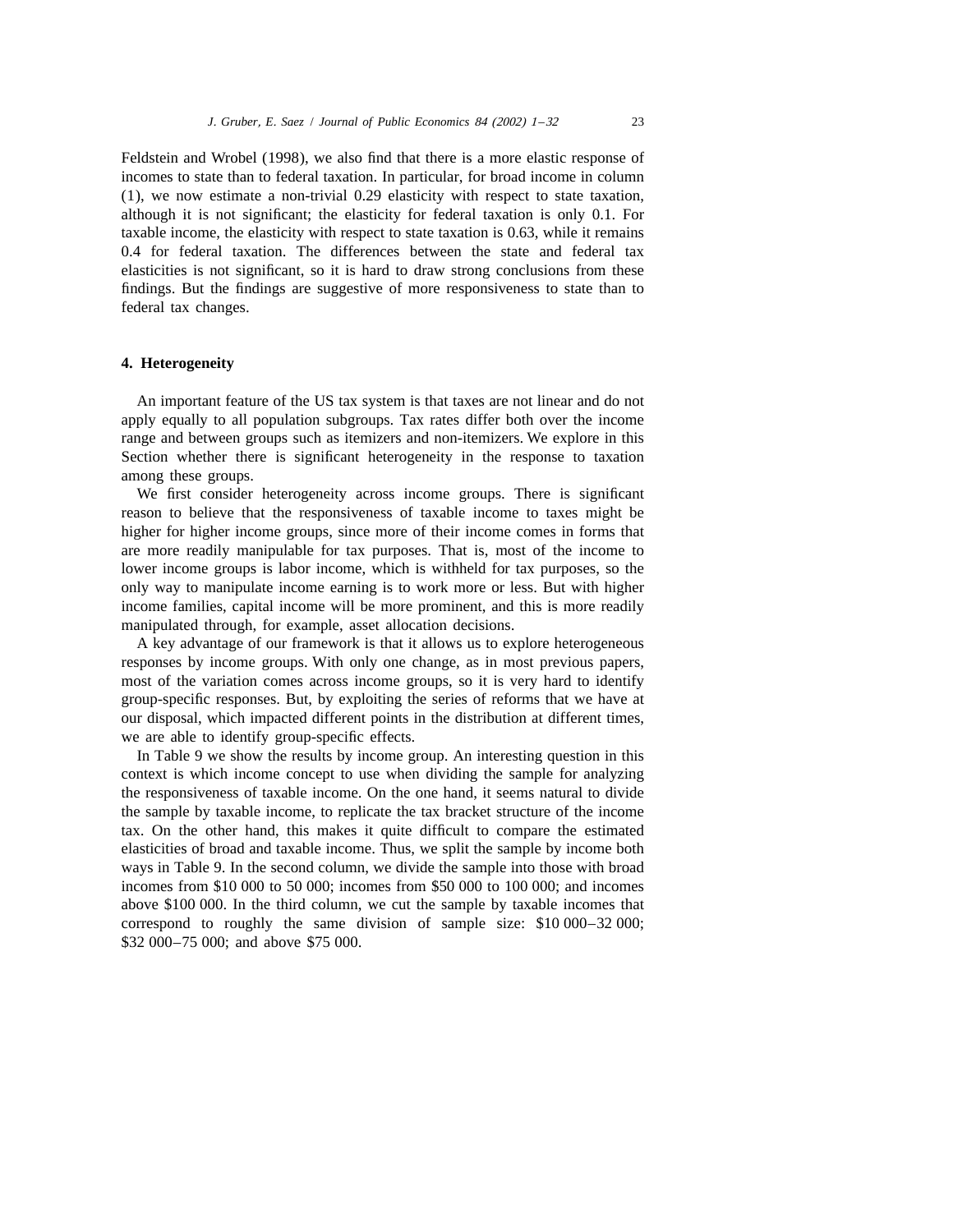|                                                   | <b>Broad</b><br>income<br>(1) | Taxable<br>income<br>(2) | Taxable income<br>(using taxable<br>income cuts)<br>(3) |  |
|---------------------------------------------------|-------------------------------|--------------------------|---------------------------------------------------------|--|
| Panel A: income range                             |                               |                          |                                                         |  |
| Income range                                      | $-0.044$                      | 0.180                    | 0.284                                                   |  |
| \$10K to \$50 K<br>(\$10 K to \$32 K col. (3))    | (0.085)                       | (0.164)                  | (0.180)                                                 |  |
| N. Obs                                            | 49 364                        | 39 902                   | 26 635                                                  |  |
| Income range                                      | $-0.065$                      | 0.106                    | 0.265                                                   |  |
| \$50K to \$100 K<br>$(\$32 K to \$75 K col. (3))$ | (0.154)                       | (0.219)                  | (0.192)                                                 |  |
| N. Obs                                            | 16 688                        | 16 29 3                  | 16 3 38                                                 |  |
| Income range                                      | 0.171                         | 0.567                    | 0.484                                                   |  |
| \$100 K and above<br>(above $$75 K col. (3)$ )    | (0.240)                       | (0.298)                  | (0.316)                                                 |  |
| N. Obs                                            | 3076                          | 3004                     | 2792                                                    |  |
| Panel B: itemizing status                         |                               |                          |                                                         |  |
| Itemizers                                         | 0.266                         | 0.647                    |                                                         |  |
| \$10 K and above                                  | (0.068)                       | (0.099)                  |                                                         |  |
| N. Obs                                            | 28 117                        | 25 746                   |                                                         |  |
| Non-Itemizers                                     | $-0.210$                      | $-0.179$                 |                                                         |  |
| \$10 K and above                                  | (0.079)                       | (0.122)                  |                                                         |  |
| N. Obs                                            | 41 012                        | 33 569                   |                                                         |  |

Table 9 Elasticity results by heterogeneous groups<sup>a</sup>

<sup>a</sup> Estimates from 2SLS regressions. Regressions weighted by income. Income ranges in columns (1) and (2) based on broad income in base year. Income ranges in column (3) based on taxable income in base year. All regressions include dummies for marital status and dummies for each base year and 10 income control splines.

The results in the second column, where the sample is divided by base period broad income, provide strong evidence that the responsiveness to taxable income that we have seen is driven by the highest income taxpayers. There are modest elasticities of taxable income of 0.18 for those in the \$10 000–50 000 income range, and of only 0.11 in the \$50 000–100 000 range. But there is a much larger elasticity of 0.57 for those in the very top income category. For broad income, the estimates are actually negative (but smaller than their standard errors) for those below \$100 000, but positive (although still insignificant) for those above \$100 000.

This finding explains to some extent the difference between our overall elasticity estimates and those of Feldstein and Auten and Carroll, which are higher. The TRA 1986 reform on which they focus almost provided tax variation mostly at the top of the income scale, so that their overall estimates are identified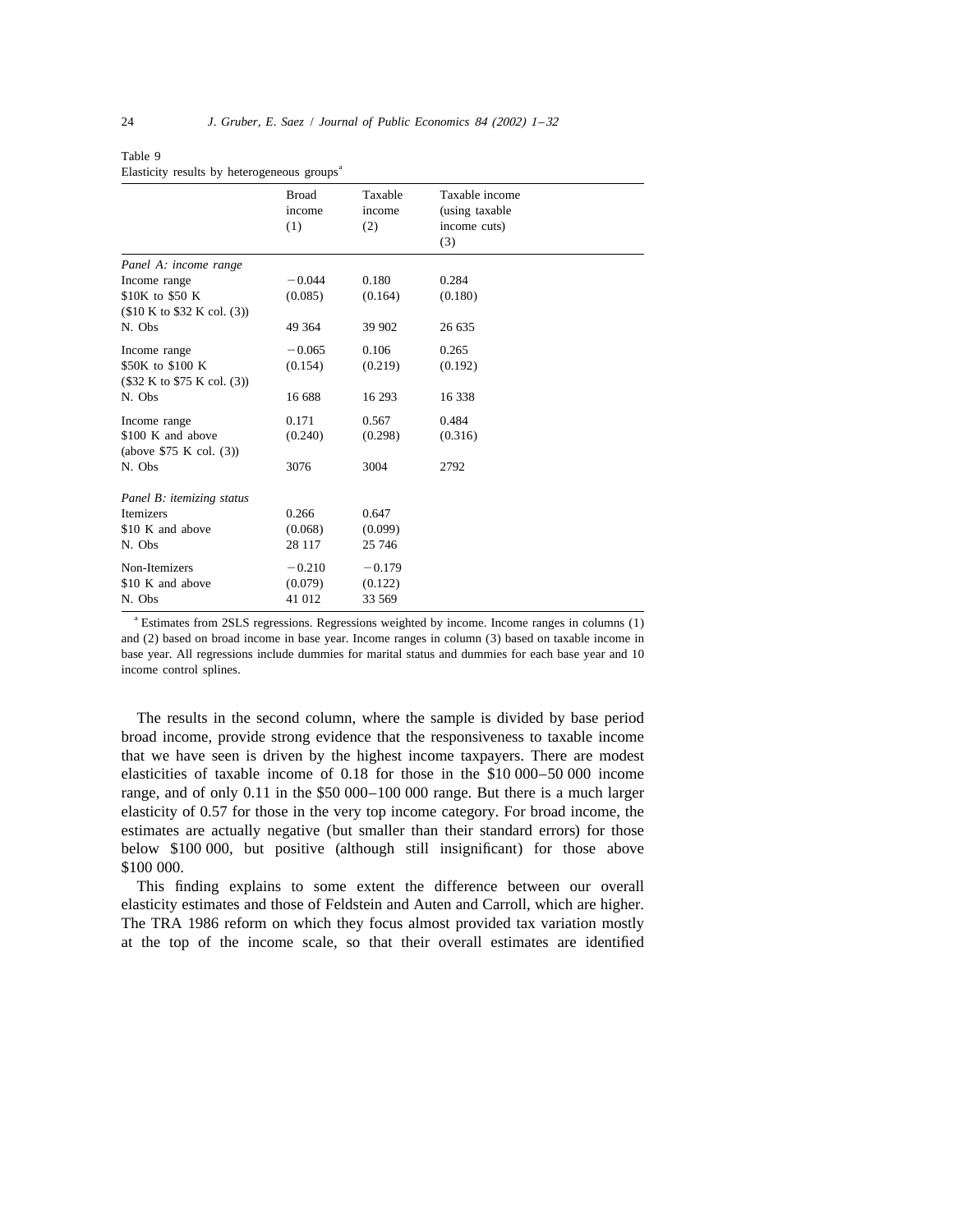primarily by reactions of high income taxpayers. If this is the most responsive group, as our findings suggest, then it is not surprising that their estimates are higher. On the other hand, our estimates by income group are disappointingly imprecise. While the coefficients for the elasticities of the highest income taxpayers are much larger than for those lower in the income distribution, the estimates are not statistically distinguishable from each other. Thus, these findings are suggestive of much more responsiveness by the highest income taxpayers, but not definitely conclusive.

The results in the third column, however, paint a somewhat different story. When taxpayers are ordered by base period taxable income, there is a much flatter response along the income distribution. This interesting finding arises because the most responsive taxpayers are those taxpayers with high real incomes, but lower taxable incomes, through itemization. Indeed, while \$75 000 of taxable income corresponds to roughly the same cutoff in the sample as does \$100 000 of broad income, 15% of taxpayers with broad incomes above \$100 000 have taxable incomes below \$75 000. These taxpayers have large amounts itemized on their taxes, and they are the ones who appear particularly responsive to taxation. As a result of large base period itemization, they are more equally distributed in the base period taxable income distribution than in the base period broad income distribution, and this results in a more equal distribution of responsiveness of taxable income.

To illustrate this further, the next panel of Table 9 shows the responsiveness of taxable income by itemizers and non-itemizers. The elasticity of both taxable and broad income is much higher for itemizers, and they are in fact negative (but insignificant) for non-itemizers. Here, the differences between groups are in fact quite significant. Moreover, we estimate that for itemizers, the elasticity of taxable income of those with broad income above \$100 000 in the base period is 0.66 (0.33). It is these itemizers with very high real incomes, but not necessarily as high taxable incomes, who are most responsive to taxation.

Given the imprecision of these estimates by income group, the patterns can only be taken as suggestive. But the findings do confirm the standard intuition that the highest income taxpayers are the ones that are most responsive to taxation, as well as further confirming the important role played by itemization in determining the elasticity of taxable income.<sup>13</sup>

<sup>&</sup>lt;sup>13</sup>Another relevant source of heterogeneity, in the context of current debates over the 'marriage penalty' in the US tax code, is heterogeneity by marital status in the base year. In Gruber and Saez (2000), we show that there is no evidence that married taxpayers are more responsive than single taxpayers in terms of taxable income. This result appears to contradict Eissa's (1995) evidence of the responsiveness of high income wives to the tax rates on their husband's income. We have obtained some suggestive evidence that Eissa's results may not apply to the full income distribution: the responsiveness of married taxpayers is much higher in the \$100 000 and upwards range. This would be consistent with the notion that it is very high income wives that are the most elastic; but the comparison is imprecise because there are very few high income single taxpayers.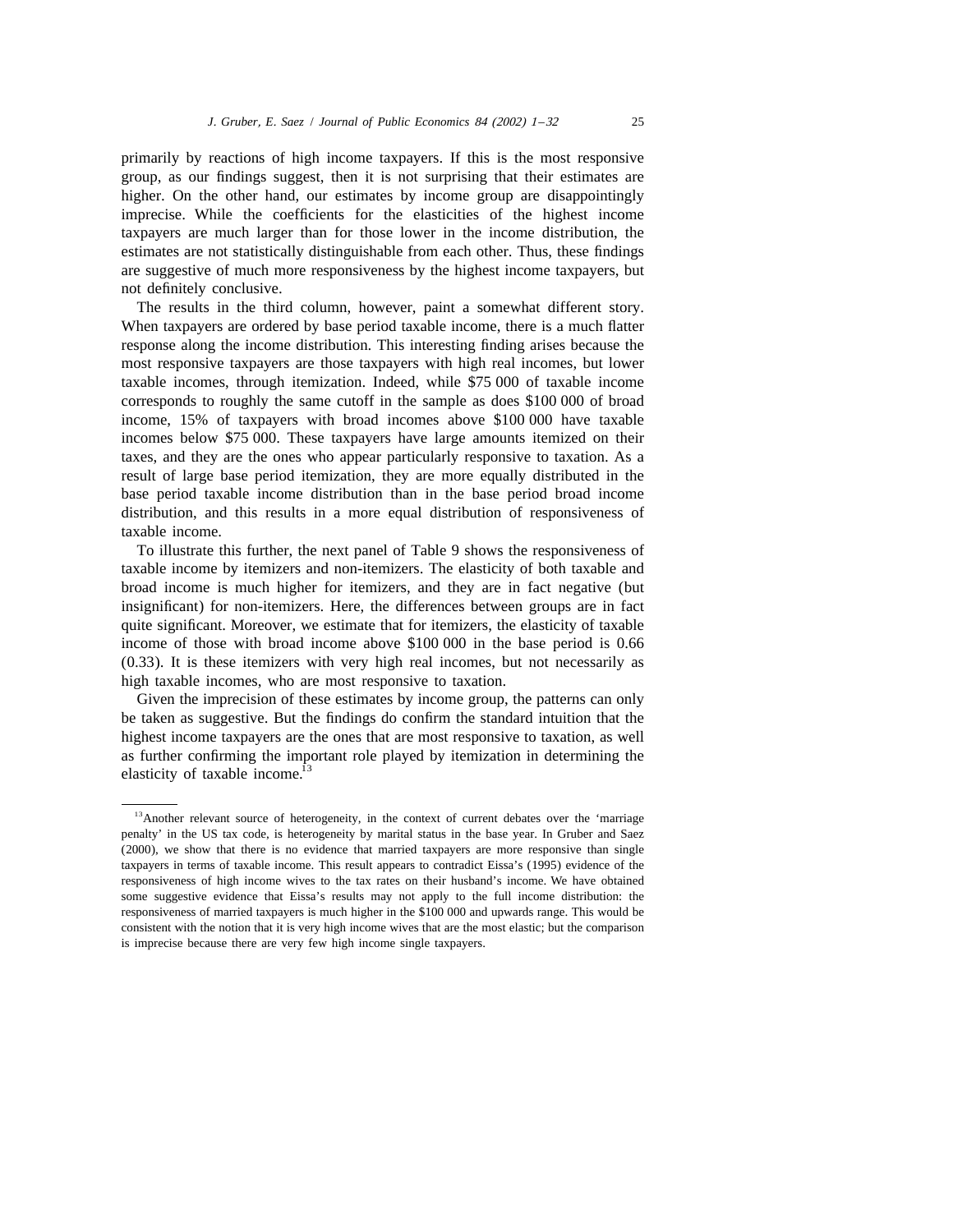## **5. Optimal taxation**

Though economic evidence supporting (or disputing) the importance of supply side incentives for labor supply and savings has been central in the debates over the tax structure, economists have been peculiarly absent in the normative discussion of the optimal progressivity of our tax system. In this section, we attempt to draw on our empirical framework to provide a computation of the optimal income tax system that is both theoretically rigorous, and empirically based. To do so, we draw on Saez (2000a), who showed how the optimal income tax formulas of the Mirrlees (1971) model could be expressed in terms of income and substitution effects. This section is a summary of the more extended discussion in the working paper version of the paper (Gruber and Saez (2000)).

#### 5.1. *Revenue maximizing constant rate*

Before discussing optimal tax results, it is worth considering a more straightforward application of our estimated elasticities: the revenue maximizing constant linear tax rate. This rate is the maximum rate that the government can set before starting to lose revenue. As is well known, the revenue maximizing flat rate is equal to  $\tau^* = 1/(1 + \bar{\zeta})$ , where  $\bar{\zeta}$  is the average elasticity weighted by incomes. Using our results in Table 4 (columns  $(5)$  and  $(6)$ ), we obtain a tax revenue maximizing rate equal to 71% for Taxable Income (elasticity 0.400) and equal to 89% for Broad Income (elasticity 0.120).<sup>14</sup>

#### 5.2. *Optimal tax results*

In Gruber and Saez (2000), we consider four brackets income tax schedules corresponding the three income ranges (\$10 000–50 000, \$50 000–100 000 and above \$100 000) we have examined. We add a bottom bracket (incomes between \$0 and 10 000) in order to complete the optimal tax structure.<sup>15</sup> We present two sets of numerical implementation results, one for Broad Income and another one for Taxable Income. Which is relevant depends on the underlying thought exercise. If the social planner is free to reshape the tax system and remove all the deductions and exemptions embodied in the current law, then the Broad Income simulation is most appropriate. But, if the planner is constrained to operate within the basic exemption and deduction structure of the existing income tax, then the Taxable Income simulation is most relevant.

In Gruber and Saez (2000), we show that the optimal tax rate in each bracket

<sup>&</sup>lt;sup>14</sup>Though our estimates are computed only for incomes above \$10 000, the estimates are hardly affected when including lower incomes because the elasticity  $\bar{\zeta}$  is weighted by income.

<sup>&</sup>lt;sup>15</sup>Using results from the literature on behavioral responses of the low income population to welfare program parameters (see Moffitt (1992)), we posit an elasticity of 0.4 in the bottom bracket.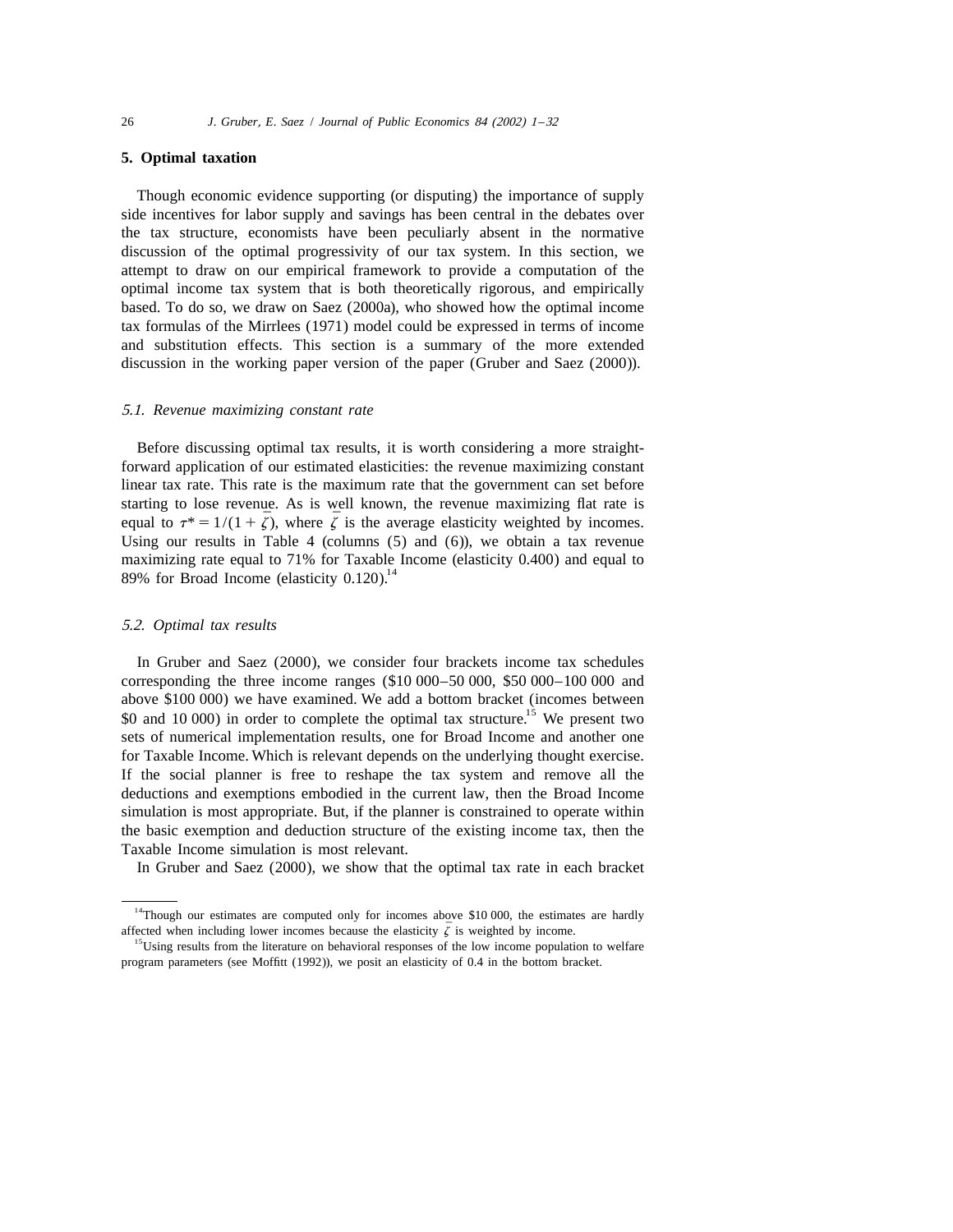can be simply expressed in terms of the density distribution of taxpayers in each bracket, the average income in each bracket, the average elasticity in each bracket (which we estimated in Table 9), and the redistributive tastes of the government.<sup>16</sup> The optimal tax structure is defined by the marginal tax rates in each bracket and by a lump sum transfer that is redistributed to everybody. The tax rates on the lowest income group are best thought of as phaseout rates for the lump sum transfer amount. The optimal income schedules we compute are calibrated to raise as much net revenue as the current income tax. We make a number of different assumptions for the redistributive tastes of the government, from the Rawlsian objective where the government cares only about the poorest members of society, to redistributive objectives where the weights are decreasing with income, and to the extreme case where the government minimizes deadweight burden with no regard for redistribution.

This exercise yields a number of interesting findings. If there are at all redistributive tastes, the optimal tax policy combines a fairly large lump sum demogrant that is rapidly taxed away, with generally flat or even declining marginal rates for middle and high income taxpayers. For example, for redistributive tastes where social weights are decreasing with income, we find that for broad income there is a \$22 000 lump sum demogrant, a 66% marginal rate on the lowest income taxpayers, an 84–88% rate on middle income taxpayers, and a 73% rate on the highest income taxpayers; for the same case for taxable income we find a \$11 000 demogrant, a 68% rate on the lowest income taxpayers, a 56–66% rate on middle income taxpayers, and a 49% rate on the highest income taxpayers.<sup>17</sup> While the system is flat or even regressive on the margin, it is highly progressive on average, due to the large lump sum demogrant. The key point is that since tax responsiveness is concentrated in the highest income taxpayers, it is appropriate to have highly targeted redistribution by having large lump sum grants that are rapidly clawed back as income rises; once middle incomes are reached, it is undesirable to have rising marginal rates unless there are very low social weights on the highest income taxpayers, since they are more responsive to taxation. Another important point is that the optimal system is much more redistributive if a broader definition of income is used, since there is less distortion to redistributing resources at these smaller elasticities.

These optimal tax simulations are subject to an important caveat. We are relying on differences in estimated elasticities across income groups that are imprecise, producing optimal tax rates with large standard errors. Therefore, the results should regarded as mostly suggestive. The main goal of these simulations is to

<sup>&</sup>lt;sup>16</sup>These tastes are summarized by weights attached to each bracket which represent how much the government values a marginal dollar of consumption for taxpayers in a given bracket relative to a marginal dollar to the average taxpayer.

<sup>&</sup>lt;sup>17</sup>With no redistributive tastes, the tax rates are highest at the bottom because (almost) everybody pay those rates but the distortion is borne only by the low income people who contribute little to tax revenue. Therefore, the tax structure is regressive and the top rate is extremely low (3–5%).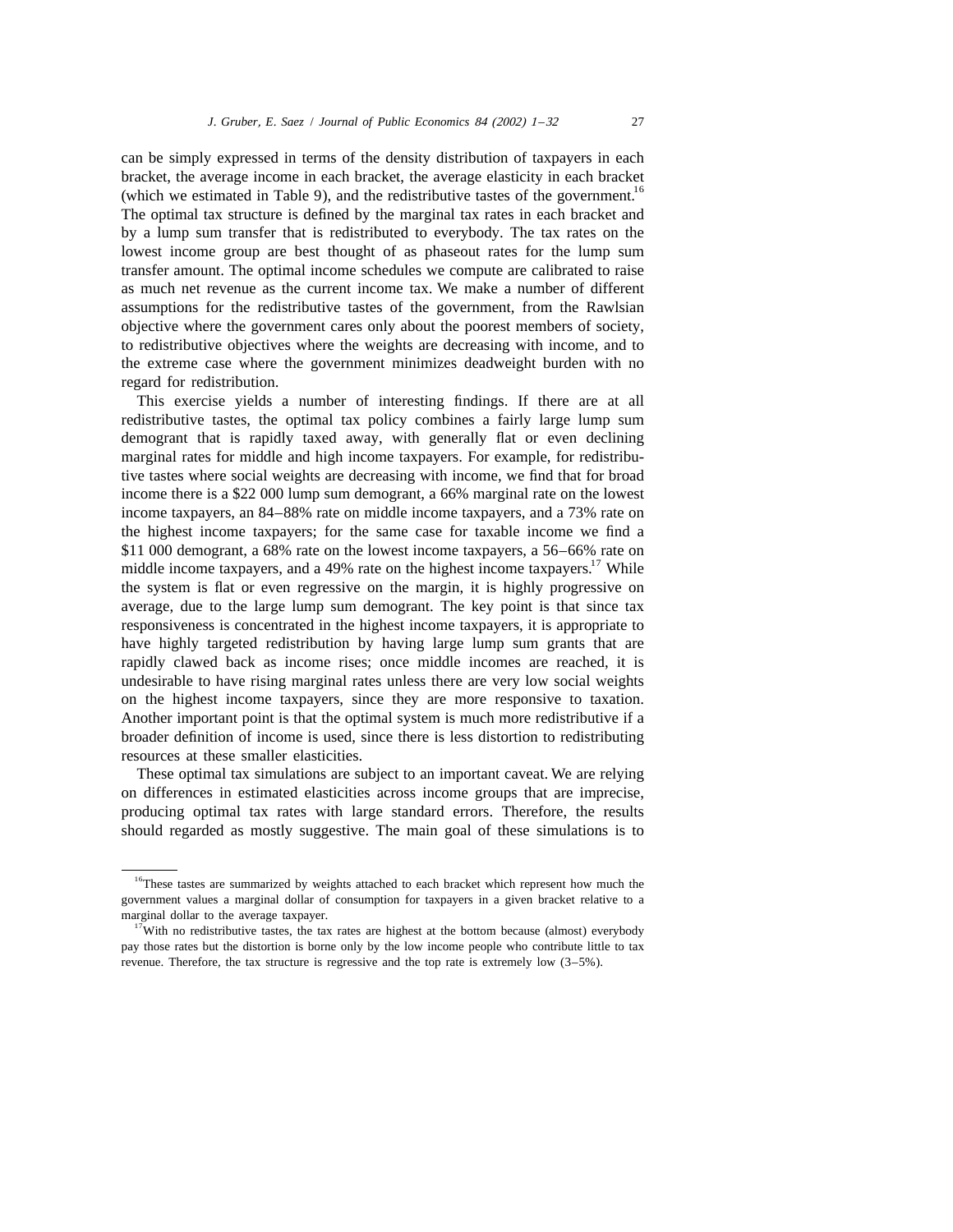show that it is fairly easy to apply the optimal income tax framework to a simple multi-bracket setting using elasticities estimated by brackets. As long as elasticities are higher at the top of the income distribution, a contention which is consistently supported by our estimates, redistribution should not take place through an increasing pattern of marginal rates but rather through adding a large negative income tax component to the tax system that is taxed at fairly high rates at the bottom of the income distribution.

#### **6. Conclusion**

Over the last few years, economists have recognized the centrality of the elasticity of taxable income as a parameter of interest for evaluating tax policy. But the substantial variability in the estimates of this central parameter have made it difficult to draw conclusions about the role that taxes play in determining income generation. Moreover, the fact that we have a non-linear tax system implies that it is critical to estimate not just an overall elasticity, but how that elasticity varies along the income distribution.

We have presented a framework that provides new estimates of the elasticity of taxable income that surmounts some problems with previous work. We find that the elasticity is 0.4, which is large but well below early estimates of its value; it is roughly at the midpoint of the post-Feldstein literature on the elasticity of taxable income. We also find much lower elasticities for real, broadly defined, income; about two-fifths of the difference between these results arises from the mechanical effect that the base of broad income is smaller, but the majority arises from the fact that tax preferences are sensitive to tax rates. And we find that the income effects of tax changes on taxable income are small, implying little difference between compensated and uncompensated elasticities.

Moreover, this framework allows us to explore the variation in this elasticity along the income distribution, and we find that it is primarily driven by the response of very high real income taxpayers to changes in tax rules. In our final section, and in more detail in Gruber and Saez (2000), we show that these findings may have important implications for the optimal tax structure, suggesting a tax system which is progressive on average but not on the margin, with a large demogrant that is rapidly taxed away at the bottom of the income distribution, but with marginal rates that are flat or falling with income. These results are highly speculative given the imprecision of our income group-specific elasticities, but they can serve as a stepping stone for further work that explores these important issues.

One important difference between our study and previous work is the size of the tax changes being studied. Most of the previous literature has focused on the Tax Reform Act of 1986, which imposed large changes in tax rates on upper income taxpayers, whereas our variation comes in addition from bracket creep, state tax changes, and changes through ERTA and TRA on other groups which were more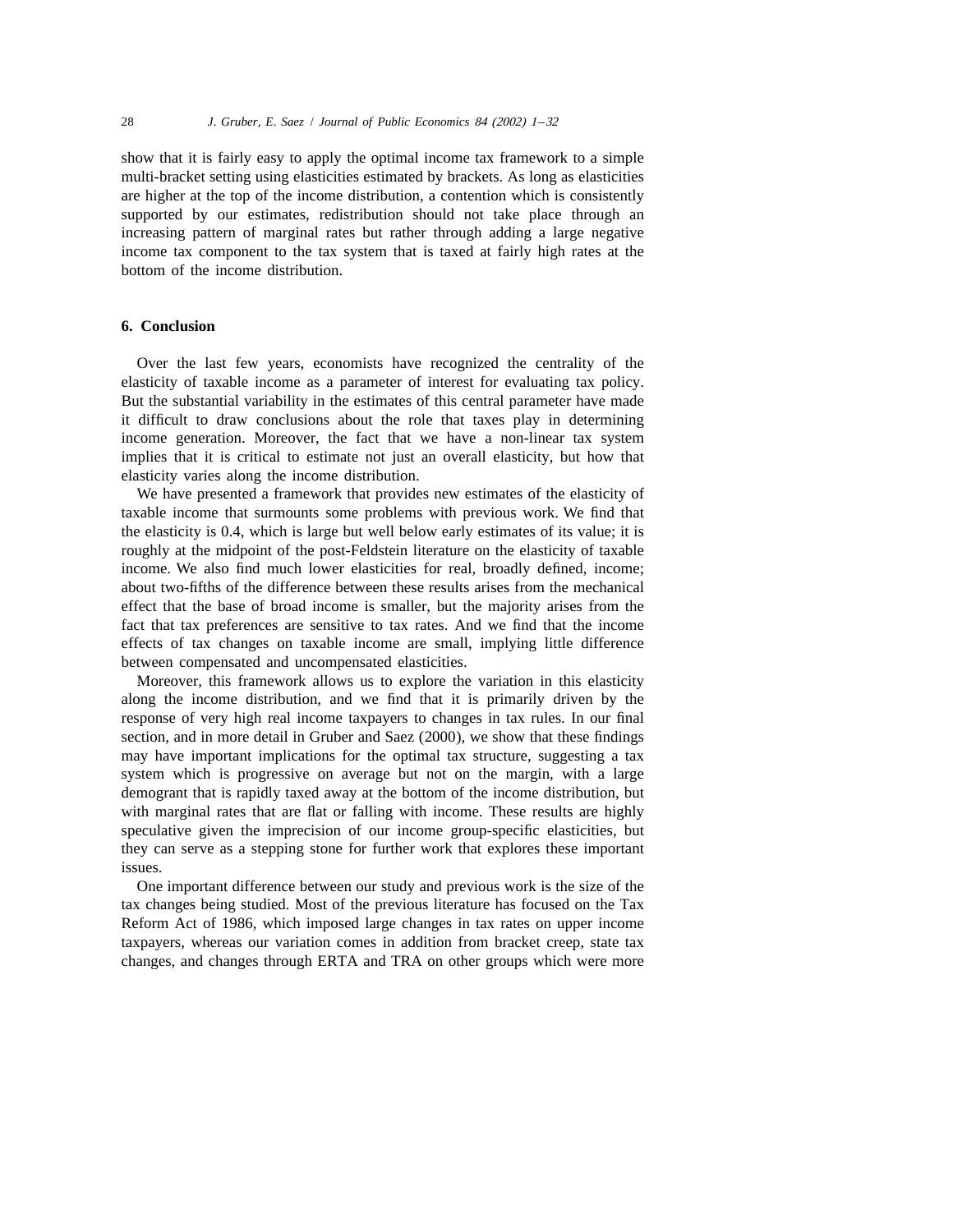modest. If individuals react more strongly to large, and presumably as a result better understood, changes, then by 'muddying the waters' with these smaller change we may be reducing the estimated elasticity relative to the previous literature. Of course, it is not at all obvious why the reaction to the large changes of TRA 86 only are more relevant for projection purposes than are the reactions to all tax changes in the 1980s; TRA was more dissimilar than it was similar to the modal post-war tax reform. Thus, our estimates are probably the preferred ones for the types of modest (relative to TRA 86) reforms that are currently contemplated by Congress.

These findings have two potentially important implications for tax policy. First, they highlight the value of having low tax rates on a broad tax base, a position long advocated by economists. The large elasticities that we observe are driven by 'holes' in the tax base that allow taxpayers, particularly at higher income levels, to reduce their tax burdens. With a broader tax base we would distort behavior less and could therefore raise revenues more efficiently.

Second, they suggest that the substantial concern currently expressed about the distorting impact of high implicit tax rates at the bottom of the income distribution may be overblown. Most of the concern is focused on the \$10 000–50 000 income range that we examine where the EITC is phased out. But we find no evidence that, at least for the explicit taxes that arise through the federal and state income tax system, taxpayers in this range are substantially changing either their real incomes or reported taxes in response to tax policy. This suggests that the distributional advantages of tightly income targeted tax subsidies may outweigh the efficiency costs of high implicit tax rates on the lower middle income taxpayers, as is illustrated by the high optimal rates in this bracket in our simulations.

Of course, our study does not consider non-filers and individuals who move into filing status between a pair of years. If these individuals are particularly responsive, then there still may be concern about the high implicit rates arising through transfer programs. This type of responsiveness is indeed suggested by the high elasticities of labor force participation with respect to taxation estimated in Meyer and Rosenbaum (1999). This potential dichotomy between the responsiveness of those inside and outside of the tax system suggests that attention be paid to incentives that reward work per-se rather than marginal increments to hours worked, as is highlighted by Saez (2000b).

## **Acknowledgements**

We are grateful to Gerald Auten, David Cutler, Peter Diamond, Esther Duflo, Gary Engelhardt, Dan Feenberg, Austan Goolsbee, Roger Gordon, Joel Slemrod, and two anonymous referees for helpful comments, and in particular to Dan Feenberg for his patience and help with the TAXSIM calculator. Gruber acknowledges financial support from the National Science Foundation.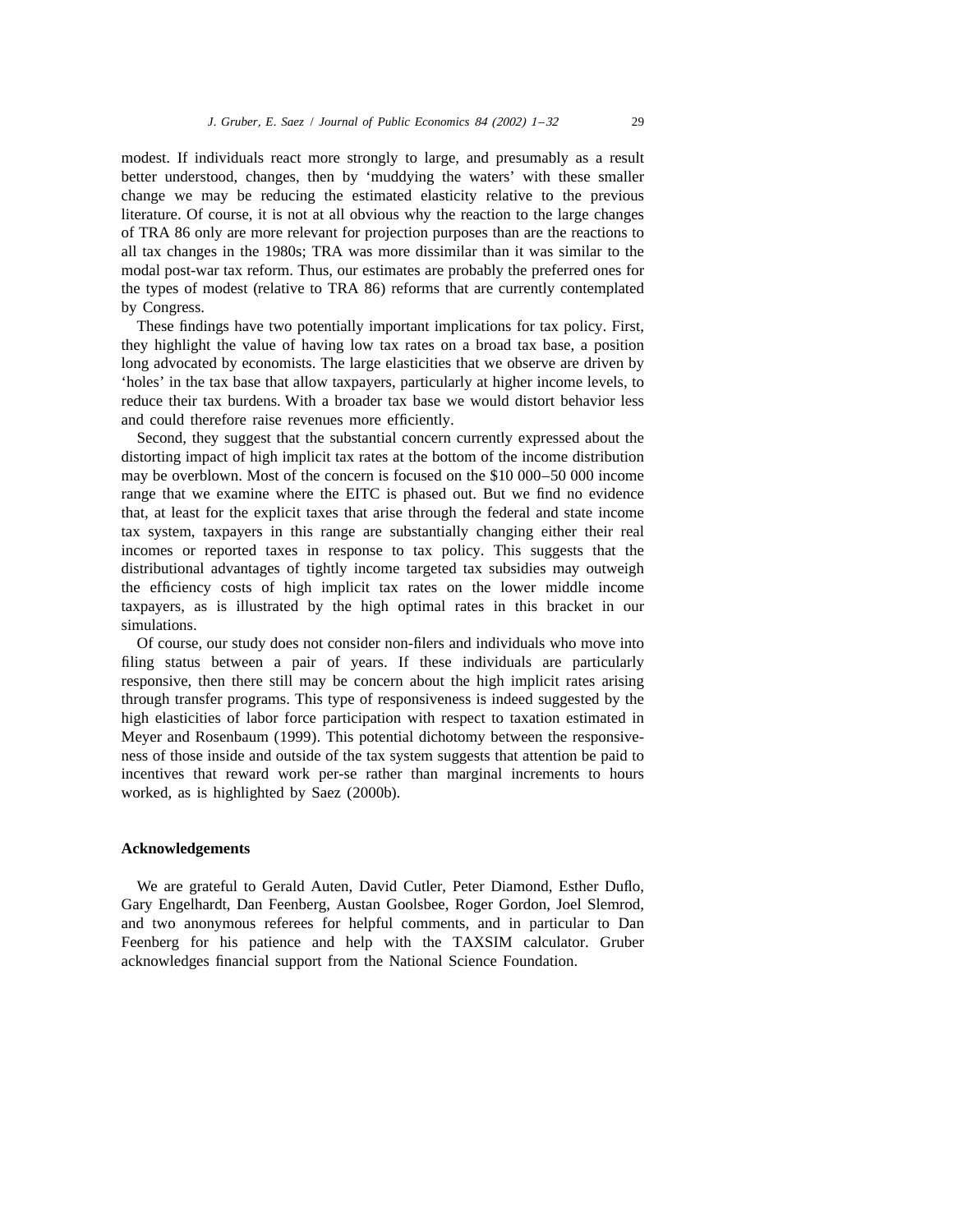# **Appendix A**

#### *A*.1. *Income definitions*

Broad Income is defined as the sum of all the items that compose Total Income less Capital Gains, Social Security Benefits. Capital Gains are excluded because their tax treatment is special and thus the relevant marginal rate is not the same as for other income. Social Security benefits are also excluded because they were fully exempted from taxation before 1984 and thus are not present in the data for the years 1979–1983. Broad Income includes Wages, salaries and tips, Interest Income (taxable and exempted), Dividends (taxable and exempted), Alimony received, Business income (or loss), Total IRA distributions, Total Pensions and Annuities, Income reported on Schedule E (Partnerships, Trusts, etc.), Farm Income, full Unemployment Compensation and Other income. The definition of Broad Income is therefore constant over the period 1979–1990 that we study.

Taxable Income is a definition consistent over the years and closest to the 1990 definition of taxable income. Taxable Income is defined as our Broad Income definition minus the adjustments that are made to arrive at taxable income. Because the definition of taxable income changes from year to year due to the numerous tax reforms, we have included in the our Taxable Income definition only the adjustments that can be computed in all the years from 1979 to 1990. We do not include the adjustments such as moving expenses, IRA deductions, Student loan interests, secondary earners deductions because they are not in the tax code every year and thus cannot be computed for every year. Therefore, our definition of Taxable Income is simply equal to our Broad Income definition less exemptions, standard deduction and itemized deductions (Schedule A). In order to get a consistent definition, exemptions are fixed in real value at the 1990 level before being substracted from Broad Income. The standard deduction (also fixed at the real level of 1990 standard deduction) is also deducted. Finally, real itemized deductions in excess of the real 1990 standard deduction are deducted to arrive at our definition of Taxable Income. Note that taxpayers who change their itemizing status between year 1 and year 2 are included in our regression sample.<sup>18</sup>

As described in the text, the size of the sample varies from year to year. Our regression data links observations from year to year which are not necessarily of the same size and therefore many individual-year observations cannot be linked. As a result, the size of our final sample (around 100 000) is much reduced relative to the original number of year-individuals observations (around 300 000).

## *A*.2. *Inflation parameters*

The inflation parameters are applied to all income and deductions definitions to obtain real income definitions over the period and to impute lagged tax rates using

<sup>&</sup>lt;sup>18</sup>Our computer programs are available upon request.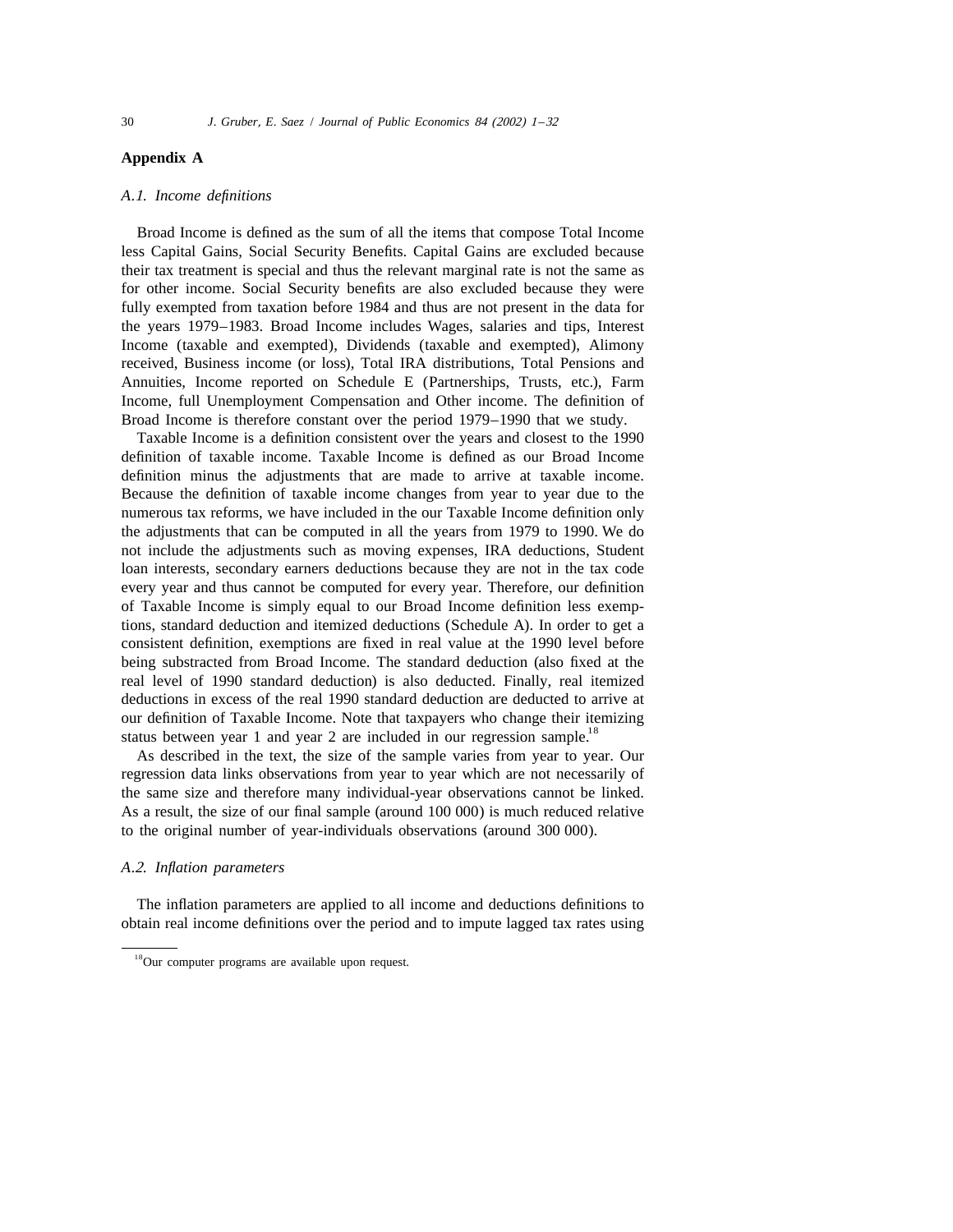the TAXSIM calculator. These inflation parameters were computed as the average income growth of Broad Income for each of the years 1980–1990 using our tax return data. Taking year 1992 as base year index 100), the incomes for years 1979–1990 have been deflated using the following indices: 50.3, 55.1, 59.9, 63.7, 66.3, 70.4, 73.9, 76.6, 79.7, 86.0, 89.0, 92.9. Our results are not sensitive to small changes in those inflation parameters.

#### *A*.3. *Tax rates computations*

All marginal tax rates and tax liabilities, both at the federal and state level, have been computed using the TAXSIM calculator developed at the NBER. The TAXSIM calculator takes into account the deduction of state taxes from taxable income for itemizers. Virtually all the characteristics of the tax code, such as state and federal Earned Income Tax Credits, Child Credits, Special Rules for Deductions, are included in the calculator. A key advantage of TAXSIM is that the definitions of all variables have been standardized over all the years. As a result, for any individual-year observation, it is straightforward to compute the tax liabilities and marginal tax rates for *any* year after having used a suitable deflator. Obviously, when a special provision such as the Secondary earner deduction does not appear in a given year, TAXSIM assumes a zero value. That is why, as described above, we had to leave out from our broad and taxable income definitions all the items that are not included in every year.<sup>19</sup>

## **References**

- Auten, G., Carroll, R., 1997. The Effect of Income Taxes on Household Behavior. Office of Tax Analysis, US Department of the Treasury, forthcoming Review of Economics and Statistics.
- Blundell, R., MaCurdy, T., 1999. Labor supply: a review of alternative approaches. In: Ashenfelter, O., Card, D. (Eds.), Handbook of Labor Economics, Vol. 3.
- Boskin, M.J., 1978. Taxation, saving and the rate of interest. Journal of Political Economy 86, S3–S27.
- Carroll, R., 1998. Tax Rates, Taxpayer Behavior, and the 1993 Tax Act. Office of Tax Analysis, US Department of the Treasury, mimeograph.
- Clotfelter, C.T., 1985. In: Federal Tax Policy and Charitable Giving. The University of Chicago Press, Chicago.
- Eissa, N., 1995. Taxation and Labor Supply of Married Women: the Tax Reform Act of 1986 as a Natural Experiment. NBER Working Paper No. 5023.
- Feenberg, D., Coutts, E., 1993. An introduction to the TAXSIM model. Journal of Policy Analysis and Management 12 (1), 189–194.
- Feldstein, M., 1995. The effect of marginal tax rates on taxable income: a panel study of the 1986 Tax Reform Act. Journal of Political Economy 103 (3), 551–572.
- Feldstein, M., Wrobel, M.V., 1998. Can state taxes redistribute income? Journal of Public Economics 68, 369–396.

<sup>&</sup>lt;sup>19</sup>The fortran programs that perform our computations using TAXSIM are available upon request. The help of Dan Feenberg has been invaluable to develop our programs.